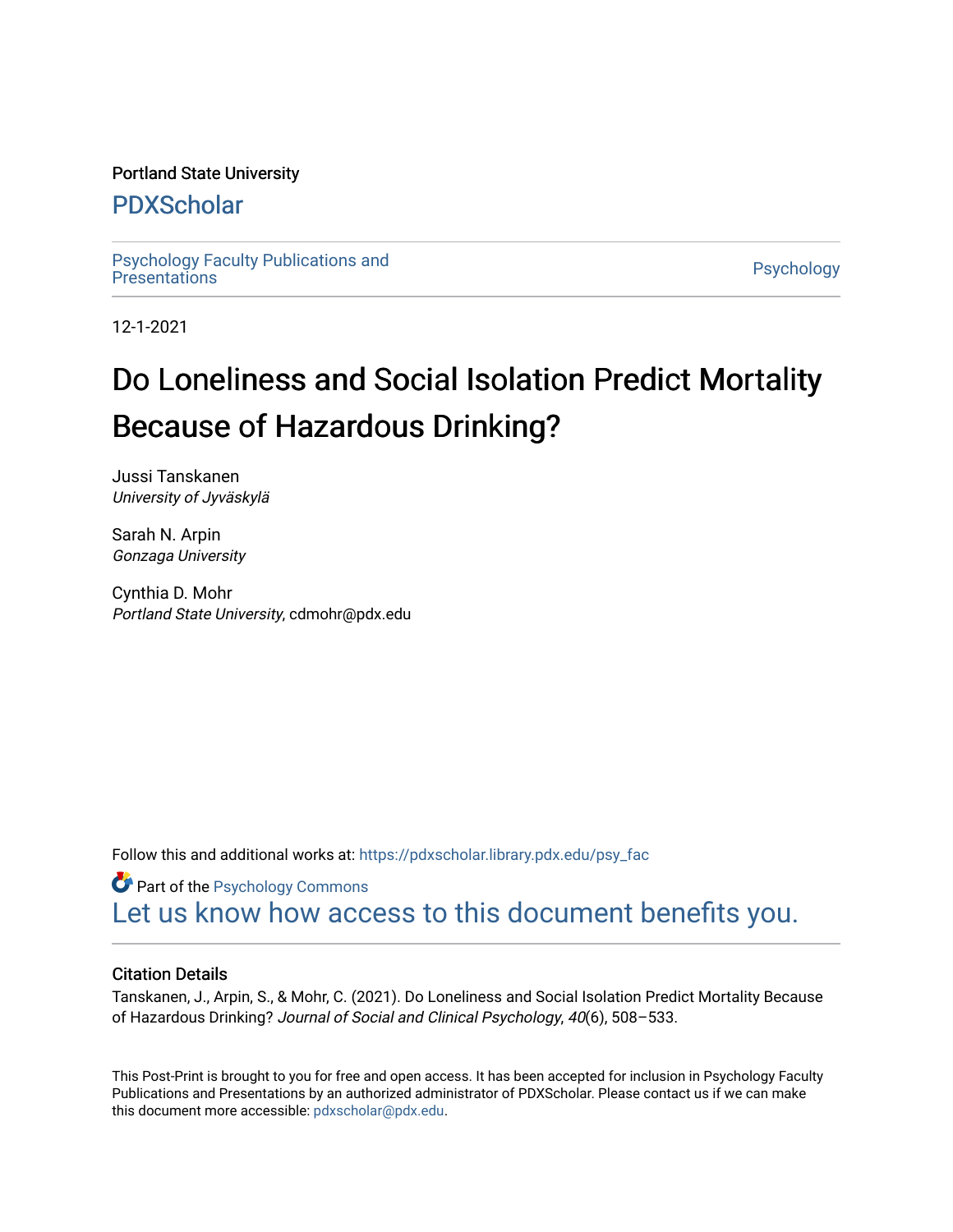# **Do loneliness and social isolation predict mortality because of hazardous drinking?**

Jussi Tanskanen (M.Soc.Sc.) Department of Social Sciences and Philosophy, University of Jyväskylä.

Sarah, Arpin (Dr), Department of Psychology, Gonzaga University, Spokane, WA, USA

Cynthia Mohr (Prof). Department of Psychology, Portland State University. Portland, OR, USA

Corresponding author: Sarah Arpin; email: arpin@gonzaga.edu; Tel: +1(509)313-6604, Add: Department of Psychology, Gonzaga University, 502 East Boone Avenue, AD Box 054, Spokane, WA, 99204.

Acknowledgements: no conflict of interests.

This research was partly supported by the Kone Foundation.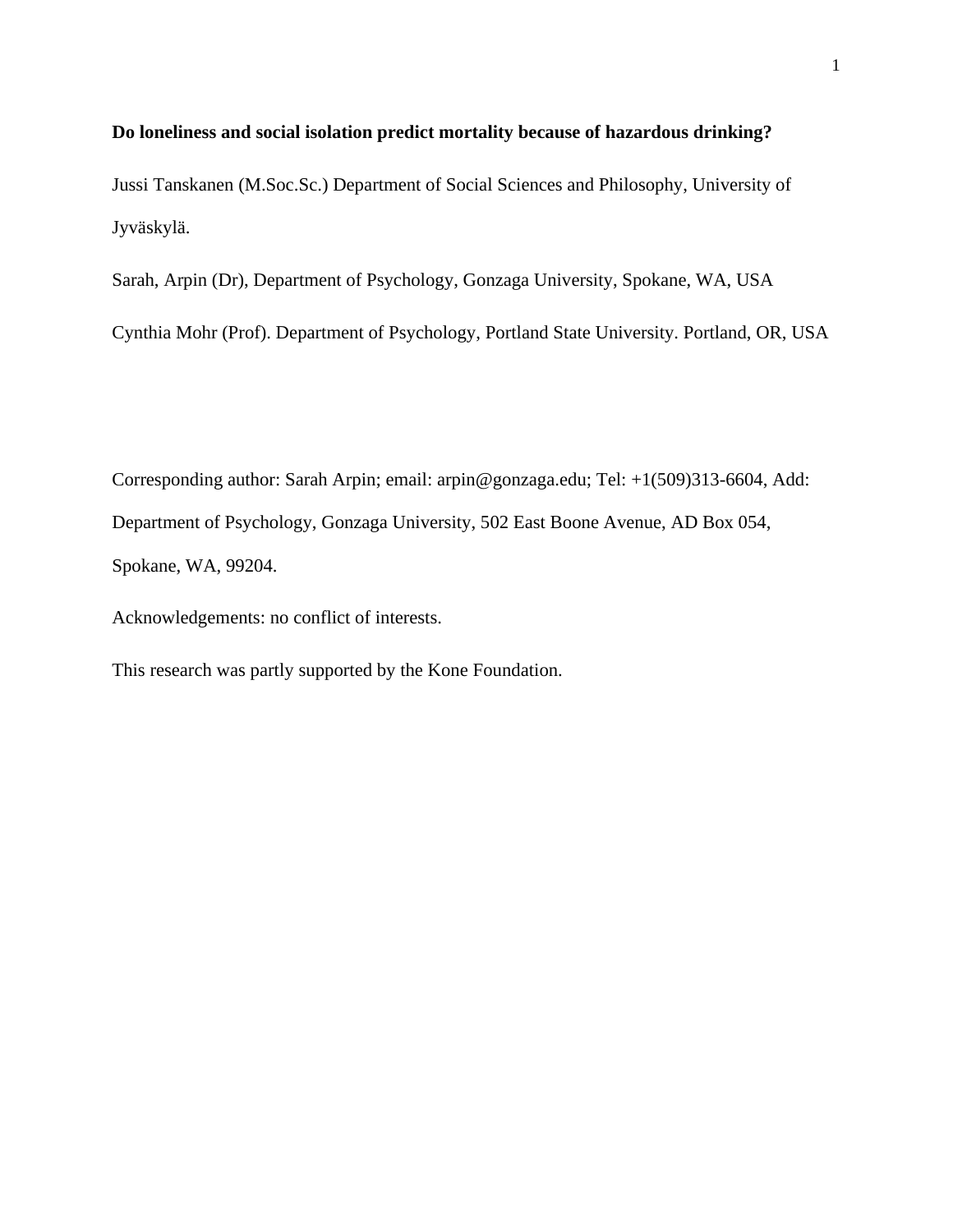#### **Abstract**

**Introduction**: Subjective feelings of loneliness and objective social isolation have been consistently connected with ill-health and mortality, though previous studies are typically focused on older adults. Heavy alcohol consumption stemming from lack of social control has been suggested as a possible explanation for these adverse effects, though little work has empirically examined alcohol consumption as a mechanism for these effects. This study examines the relative and synergistic interaction effects of loneliness and social isolation on mortality in different age and gender groups, as a function of alcohol consumption. **Methods:** The sample comprised a representative 1994 Finnish sample (n = 8650) matched with 22-year (1995–2016) follow-up register mortality data. A multigroup path analysis with discrete survival time analyses was conducted to examine whether alcohol consumption explained the connection of loneliness and social isolation to mortality in different age- and gender-defined groups.

**Results:** Loneliness and particularly social isolation predicted mortality partly through hazardous alcohol consumption for women under 40 and men 40–65. There was no synergistic interaction effect between loneliness and social isolation. Yet, there were unique differences in the associations between loneliness, social isolation, alcohol consumption and mortality based on age and gender groups.

**Discussion:** Loneliness and social isolation are associated with mortality, partly through subjective intoxication. Results highlight the importance of measuring mortality risk factors in younger adult populations. Interventions targeted at reducing loneliness and social isolation may help address underlying causes of excess alcohol consumption and mortality. Keywords: Loneliness; Social isolation; Mortality; Alcohol consumption; Health behavior

2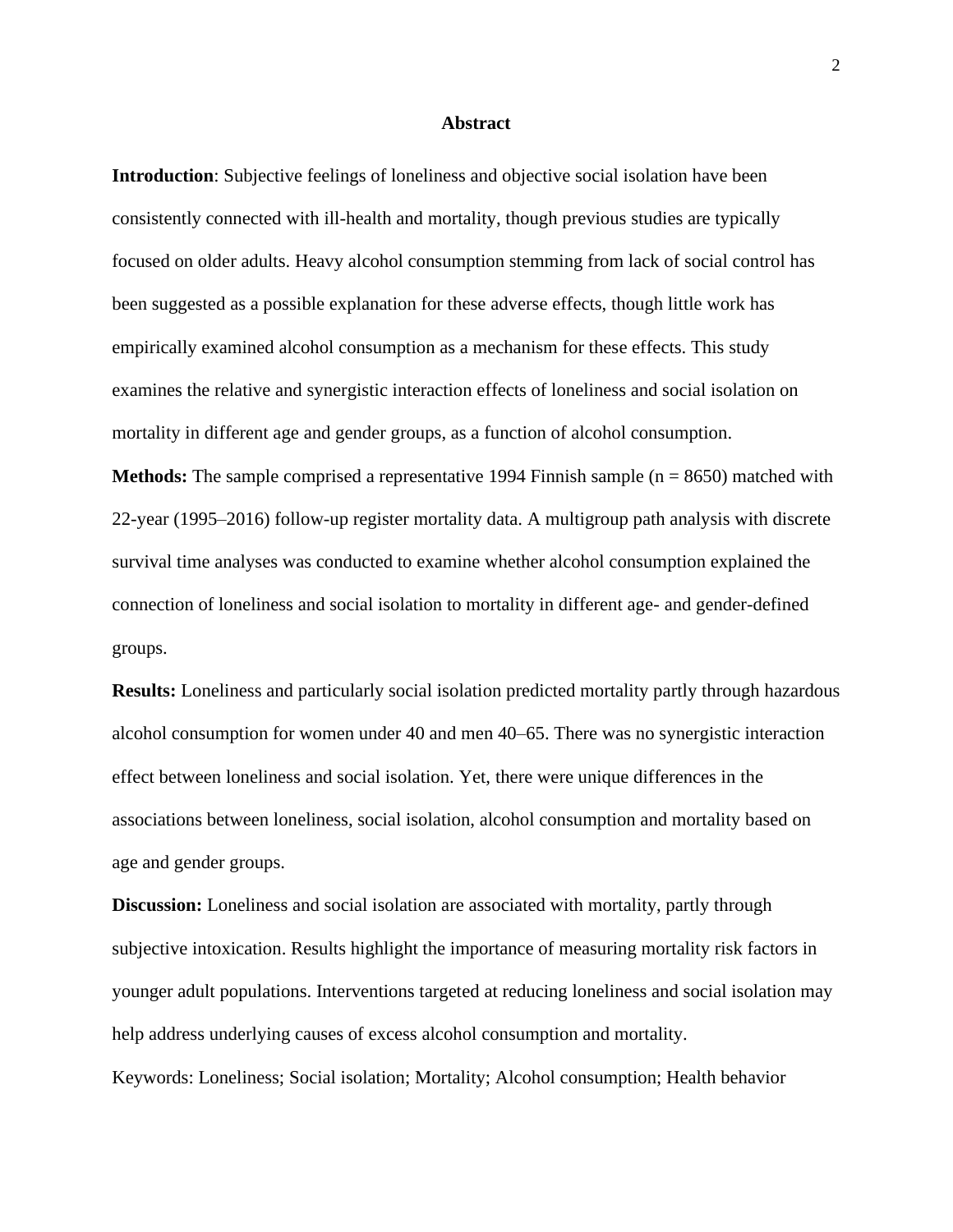Social connections are important for individuals and larger communities. They can provide sources of social support (Berkman et al., 2000), opportunities for companionship, sense of meaning, and belonging (Berkman et al., 2000; Cohen, 2004). Recent studies report major declines in social connectivity (e.g., McPherson et al., 2006) and heightened rates of loneliness and social isolation have been documented in the United States and elsewhere (Klinenberg, 2016), even prior to COVID-19. This phenomenon has been explained by societal changes including individualization and demographic changes (Klinenberg, 2012; McPherson et al., 2006). Landmark meta-analysis research has established strong links between social connection and mortality (Holt-Lunstad et al., 2010; 2015) demonstrating risks comparable to traditional health-related risk factors, including smoking and obesity (Holt-Lunstad et al., 2010; Pantell et al., 2013). Theoretically, social relationships influence health via three broad pathways: biological, psychological and behavioral (e.g., alcohol consumption, smoking; Berkman et al., 2000; Pietromonaco & Collins, 2017). Evidence linking social connection with alcohol consumption, and alcohol consumption with mortality, suggests that drinking behavior could partly explain the link between social connection and mortality. The purpose of this study is to examine evidence of such a link in a prospective design using a representative sample of adults in Finland.

Decreased social connectivity has been associated with greater loneliness and social isolation. Loneliness is subjective, defined as the psychological pain of *perceived* deficits in the quality or quantity of social ties or lack of desired companionship (Peplau & Perlman, 1979). Social isolation refers to the objective state of lacking social contacts, typically defined as having small social networks, infrequent social contacts, being unmarried or not cohabiting, and not participating in social or civic activities (e.g., Cornwell & Waite, 2009). Though social isolation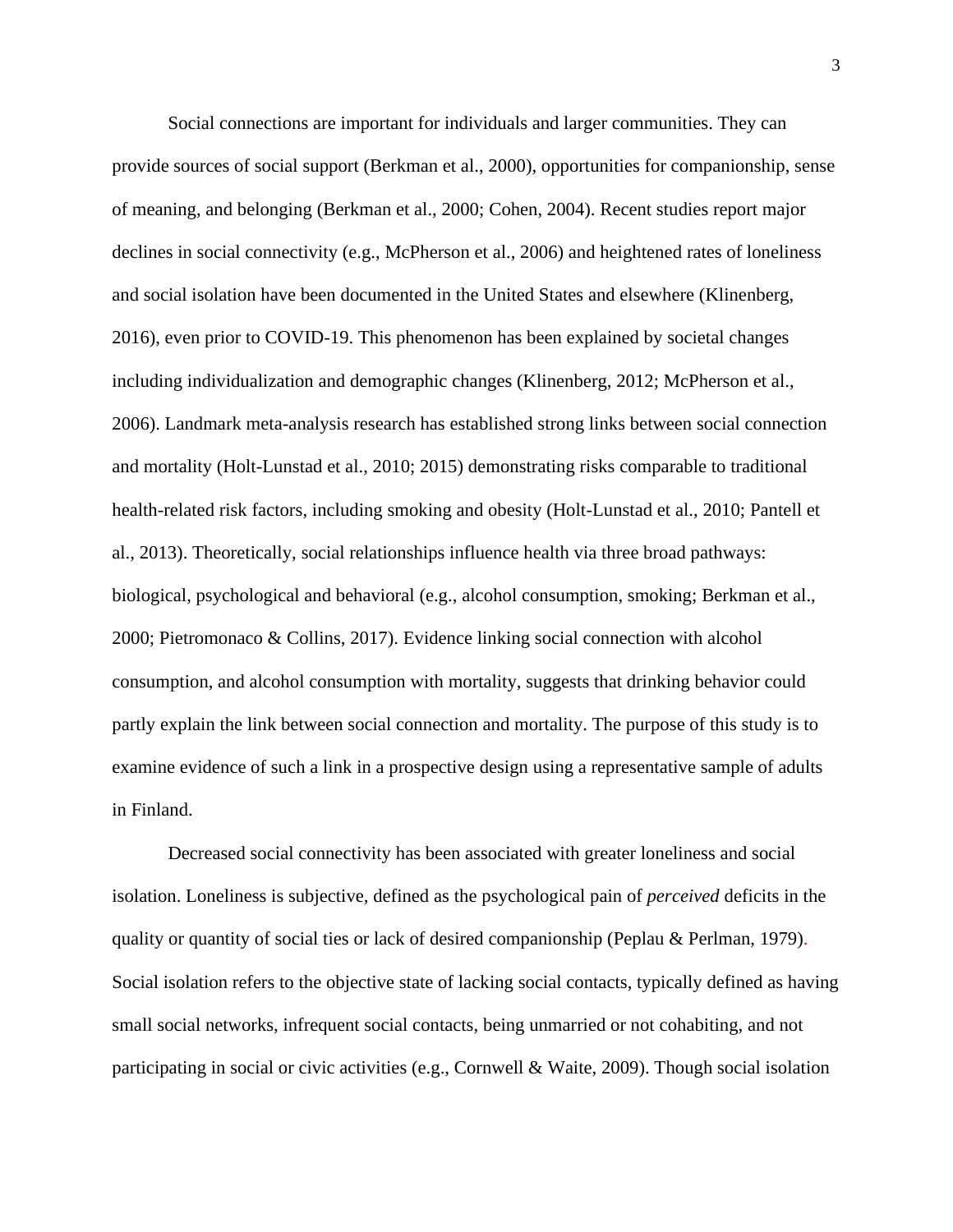can lead to loneliness, previous research has demonstrated a low-to-moderate correlation (*r* = .20 - .30; e.g., Beller & Wagner, 2018a; Coyle & Dugan, 2012) between the two constructs indicating that one can be lonely while having strong social connections, whereas lack of connections often does not predict loneliness. Loneliness and social isolation primarily have been studied separately in studies of mortality. Yet given their association, research should consider the manner in which they uniquely contribute to health outcomes. This is important as previous research has reported mixed findings in which some work suggests that only social isolation is connected with mortality (Elovainio et al., 2017; Tanskanen & Anttila, 2016), whereas other studies have found loneliness to also be a significant predictor (Beller & Wagner, 2018b; Holwerda et al., 2012).

Including both relationship predictors allows us to consider the relative and combined or synergistic (i.e., interactive) effects of loneliness and isolation on health. The examination of synergistic effects reveals whether those who are at the same time socially isolated and lonely have excess risk for higher alcohol consumption or mortality compared to those who are only either isolated or lonely. Being isolated without being lonely can indicate voluntary isolation whereas those who are both socially isolated and lonely might be suffering from involuntary isolation. Of the few previous studies exploring the combined or synergistic effects of loneliness and social isolation on health, some have found significant interaction between the two constructs (e.g., Beller & Wagner, 2018b; Holwerda et al., 2012), whereas others have not (e.g., Cornwell & Waite, 2009; Steptoe et al., 2013). Our study will provide a further test of this relationship, particularly in the context of risk-related behavior.

Of additional interest is the potential role of alcohol consumption as a key behavioral mechanism by which social relationships affect health (Berkman et al., 2000). Although social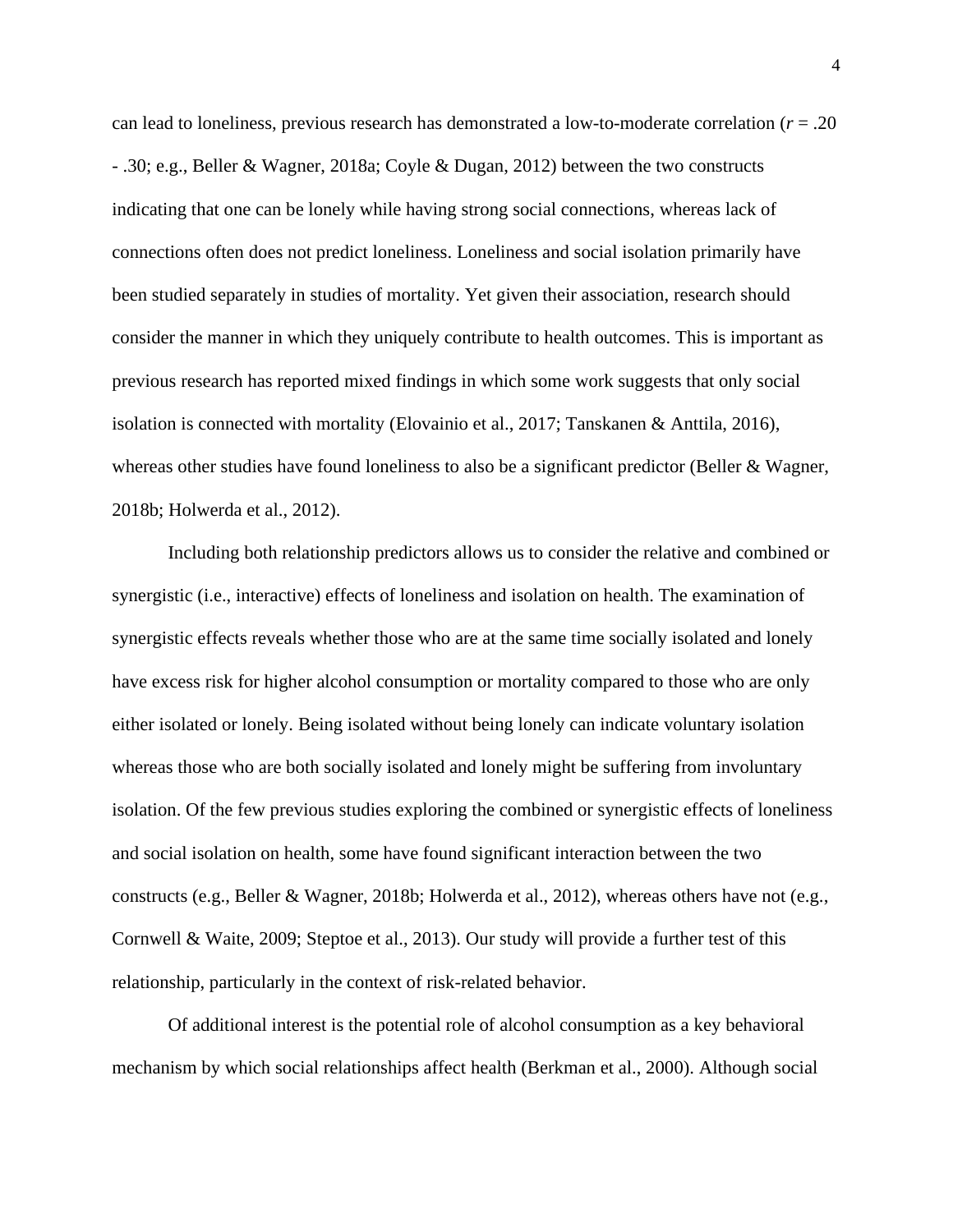connections can foster alcohol consumption in social settings, the socially isolated might not have the same access to health-relevant information as those who are more socially integrated. Further, individuals who are extremely socially isolated may lack social controls and support gained from social relationships for maintaining health-promoting behaviors (Berkman et al., 2000; Holt-Lunstad et al., 2015). Lack of social connections has been associated with frequent drinking (Elovainio et al., 2017) and heavy drinking (Hanson, 1994; Kharicha et al., 2007). However, abstainers have also reported greater social isolation (Greenfield et al., 2002). Further, previous work has shown that controlling for health behaviors including alcohol consumption attenuates the social isolation-mortality link by 33% (Elovainio et al., 2017), thus providing support for alcohol consumption as a mechanism through which isolation relates to mortality.

The evidence for associations between loneliness and alcohol use is mixed, with research showing no relationship (Cacioppo, et al., 2002) or a negative relationship (Theeke, 2010). Still other research has shown that lonely persons report higher drinking frequency (Elovainio et al., 2017), but such drinking does not mediate loneliness-health associations (Christiansen et al., 2016). Differences across the literature may be explained by considering type of drinking behavior (e.g., typical frequency vs. hazardous consumption).

A number of studies support a J-Curve relationship between alcohol consumption and mortality, including in Finland, such that moderate drinkers show the lowest relative risk, whereas mortality increases with increasing levels of heavy drinking (Halme et al., 2010; Plunk et al., 2014). Although scholars debate the risk present in the abstaining group because of their heterogeneous nature and confounding factors such as illness that both prevents drinking and predicts mortality (Plunk et al., 2014; Stockwell et al., 2016), data are clearer about the relationship between heavy episodic or hazardous drinking patterns and mortality (Graff-Iversen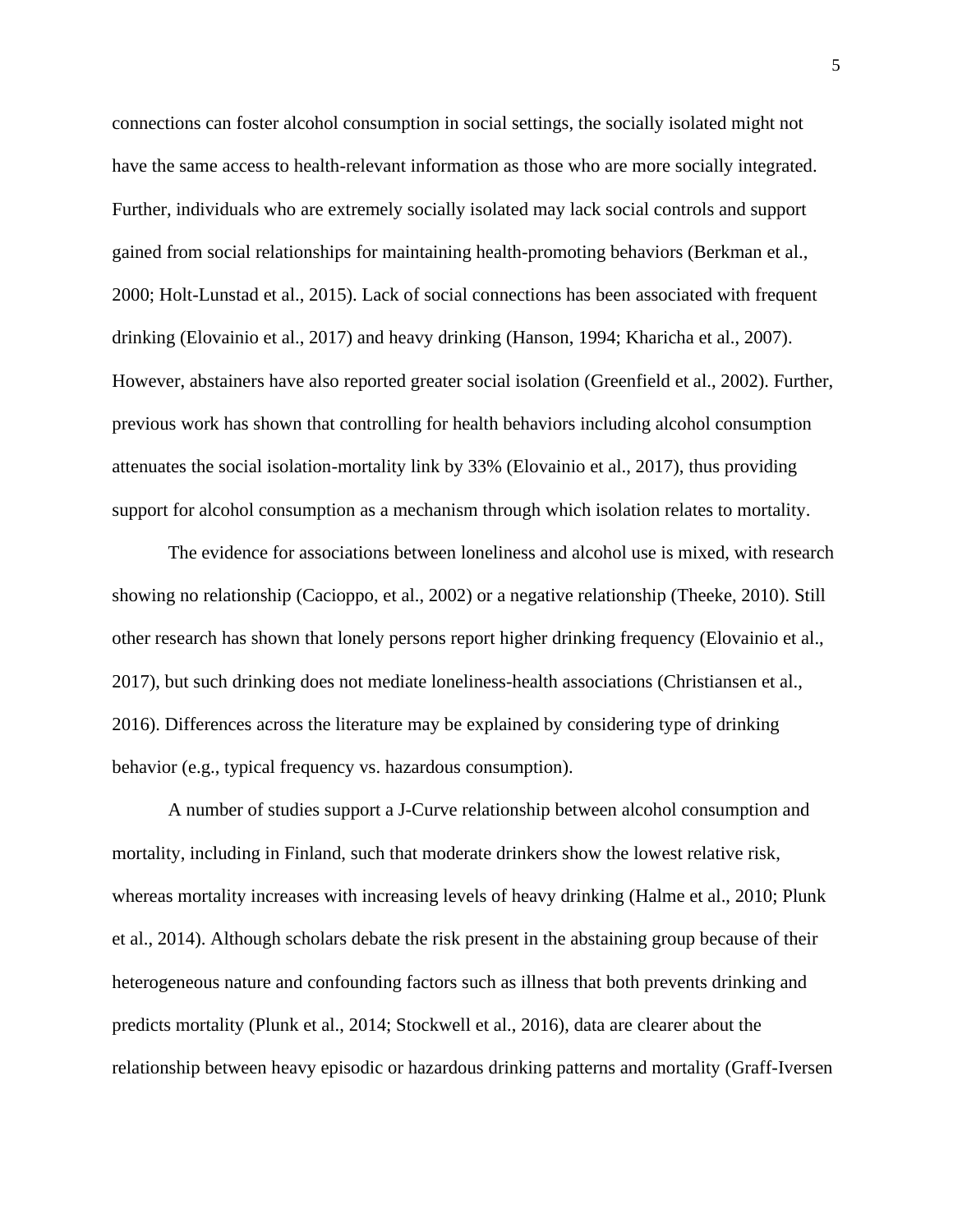et al., 2013; Halme et al., 2010; Plunk et al., 2014). However, the degree to which social isolation and loneliness relate to mortality through drinking is unclear. The current study addresses this gap by exploring the indirect effects of loneliness and social isolation on mortality via total frequency of alcohol consumption and frequency of subjective intoxication.

The extent of individual differences in these associations, such as age differences, is also uncertain. Most mortality studies have focused on older adults (e.g., >65). Some research, however, suggests potential age differences in these effects. The best evidence to date from the Holt-Lundstad et al. (2015) meta-analysis found that the mortality risk of loneliness and social isolation was stronger for those *under* 65 than those over 65. Further, for those with Alcohol Use Disorders (AUD), average life span in Finland is short, (47-53 for men, 50-58 for women), and mortality rate ratios are increasing over time for men and women aged 30-44 years (Westman et al., 2015). Similarly, Roerecke and Rehm (2013) reported that the relative risk is substantially higher for those 40 years of age and younger when considering AUD and all-cause mortality. Further, in their age-stratified analysis, Knott et al. (2015) revealed that dose-response relationships between protective low intensity alcohol consumption and all-cause mortality were largely limited to 65+ year old women, whereas men enjoyed little protective effects of alcohol consumption. Thus, it would be beneficial for studies of mortality to include a broader age span and alcohol use indicators (beyond AUD) to detect the negative impacts of alcohol among young, as well as older adults.

In addition to age, there are well-documented gender differences in alcohol use crossculturally, with men drinking more often, at higher quantities, and more frequent hazardous drinking than women (Wilsnack et al., 2009). Conversely, there is little-to-no evidence for gender differences in the effects for loneliness and social isolation on mortality (e.g., Holt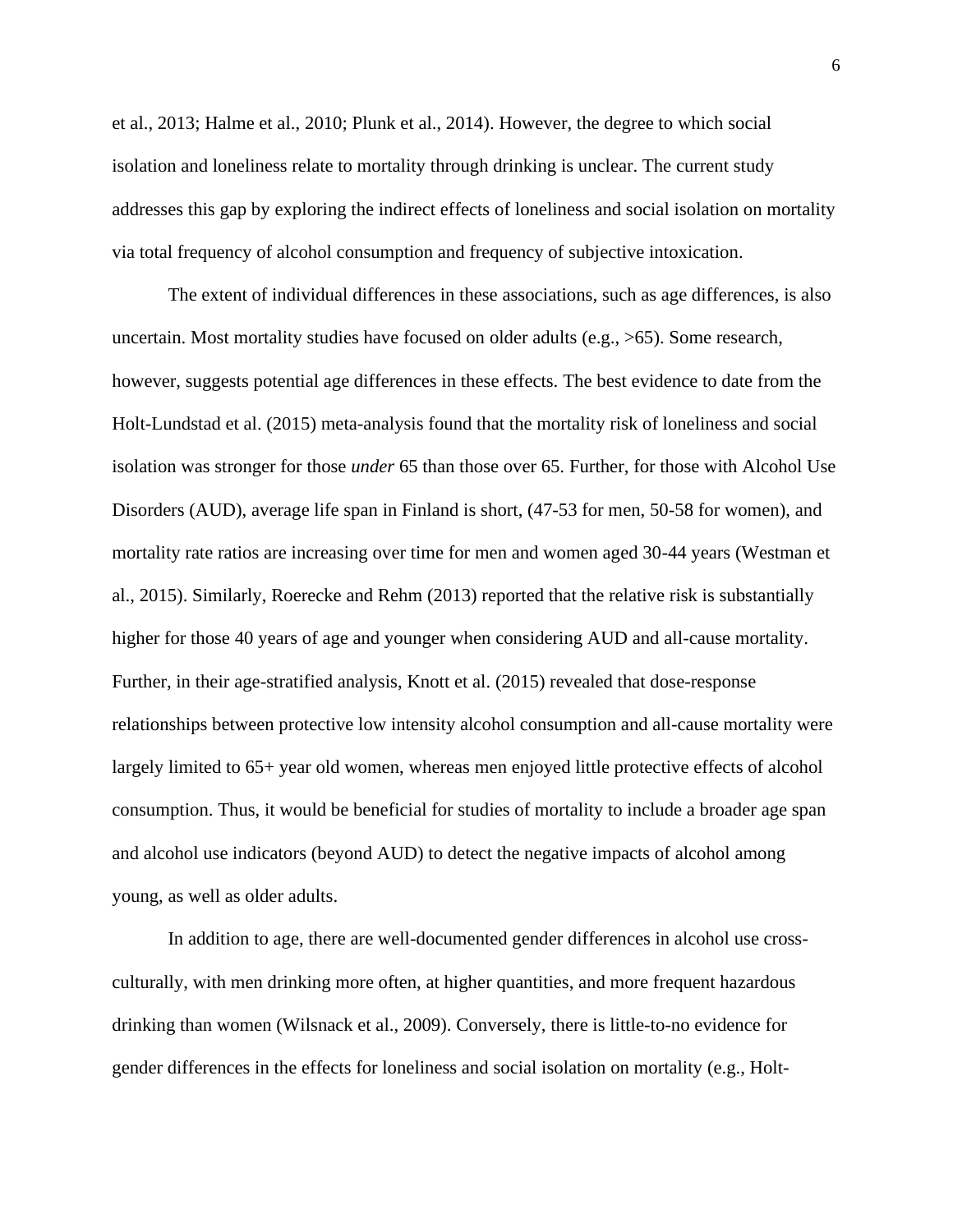Lunstad et al., 2015); where modest support is found, it suggests greater risk for men (Elovainio et al., 2017; Yang et al., 2013). Importantly, some work suggests that gender differences in drinking may be age specific (Bratberg et al., 2016). In their older adult (age >65) Finnish sample, Halme et al. (2010) documented a unique mortality risk for heavy-drinking men, though noting that heavy-drinking women were rare. Graff-Iversen et al. (2013) also found that heavy episodic drinking and all-cause mortality were related for men and women (aged 20-62). Yet Westman et al. (2015) documented significant increases in mortality risk ratios for men and women (aged 30-44) hospitalized with AUD, but more to a greater extent among women. In their meta-analysis of all-cause mortality, Roerecke and Rehm (2013) also reported higher mortality risks for women than men with AUD. Together, these results support the examination of potential gender differences by age group in social connection-mortality pathways through alcohol consumption.

# **Current Study**

The current study builds on previous research to explore the relative and synergistic interaction effects of loneliness and social isolation on mortality. We also examine whether alcohol use, namely general consumption frequency and subjective intoxication frequency, serve as health behavioral mechanisms explaining associations among loneliness, isolation, and mortality. Lastly, we explore whether the role of alcohol differs among different gender and age groups via a multigroup analysis. Importantly, the current study controls for long-term illness which may hinder social relationships, impact drinking, and thus relate to mortality. Doing so helps to rule out reverse causality and potential selection effects (Holt-Lunstad et al., 2015) which may explain any demonstrated links among relationships, drinking, and mortality.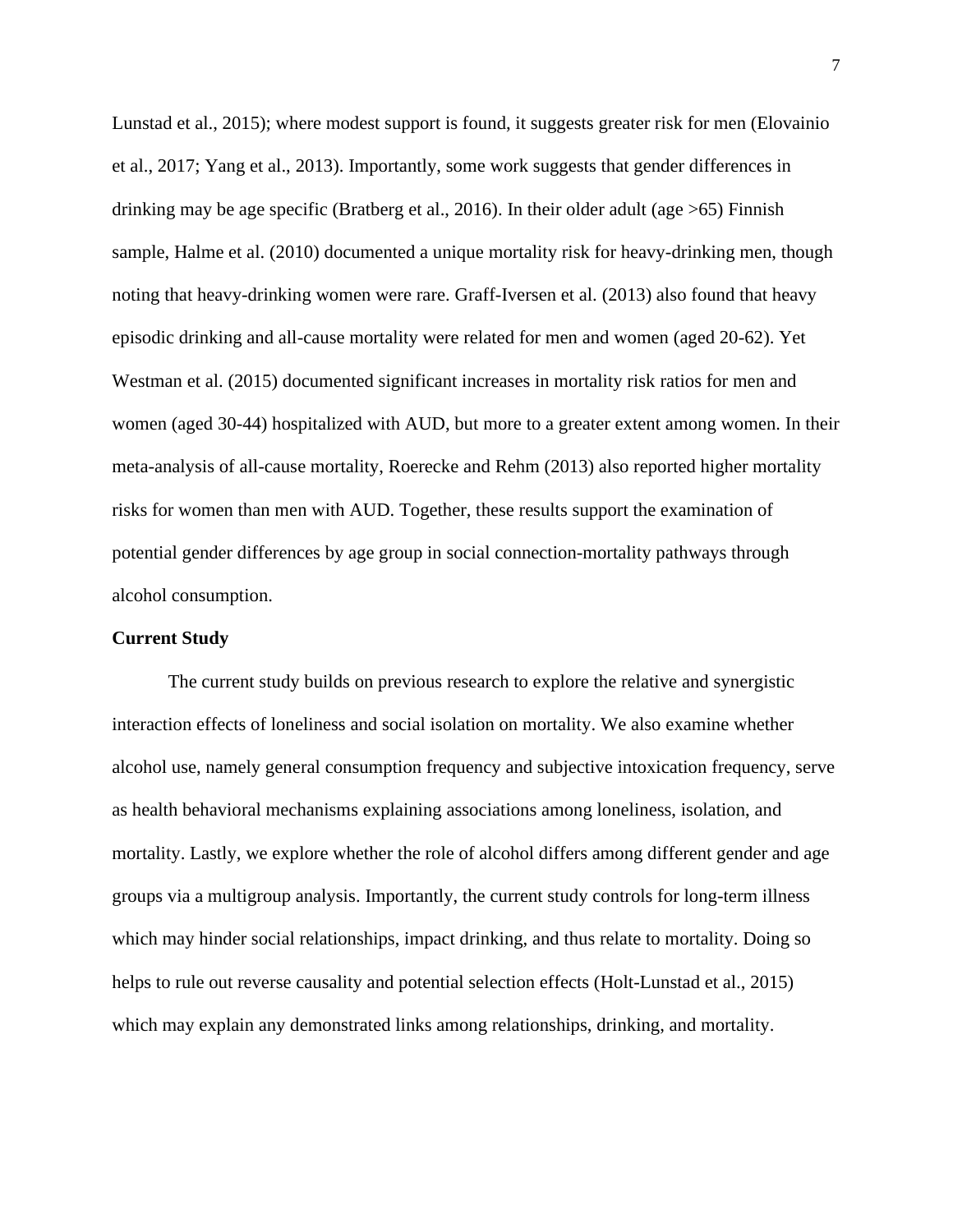#### **Methods**

## **Sample and Procedure**

The study (n=8650; 49.6% men) comprised a prospective, longitudinal design combining data from the Finnish Living Conditions Survey (FCLS; 1994) with a yearly, registry-based follow-up data set (1994–2016). The FLCS is a representative sample of uninstitutionalized (i.e. not living in rest home, hospital, prison) Finnish citizens with a high response rate of 73% (Ahola et al., 1995). The FLCS was collected by Statistics Finland through face-to-face interviews. Statistics Finland created the registry-based dataset via the social security numbers of survey respondents. The FLCS was matched with the follow-up registry data using id-numbers created by Statistics Finland. Average age in 1994 was  $44.97$  (SD = 16.25, range = 16–93).

#### **FCLS Measurements (Baseline)**

*Loneliness* was measured with a single-item measurement: "Do you ever feel lonely?" which has been validated against the well-established University of California, Los Angeles (UCLA) Loneliness Scale (Russell, 1996) and employed in health-related research (e.g., Pressman et al., 2005). Responses were recorded on a 5-point scale (1=never, 5=constantly). Previous research has defended the reliability of single-item assessments of moods (Myers & Diener, 1995), interpersonal relationships (Fülöp et al., 2020), and loneliness (e.g., Bradburn, 1969; Lowenthal, Thurner, & Chirboga, 1975). These single-item measures have the advantage of brevity (thus reducing participant fatigue on larger surveys) and high face validity (Larsen  $\&$ Fredrickson, 1999).

*Social isolation* was assessed via the multidimensional *social isolation* index. This index was based on the Berkman–Syme Social Network Index and parallels the scales utilized in previous studies (Pantell et al., 2013; Steptoe et al., 2013). The social isolation index reflected 4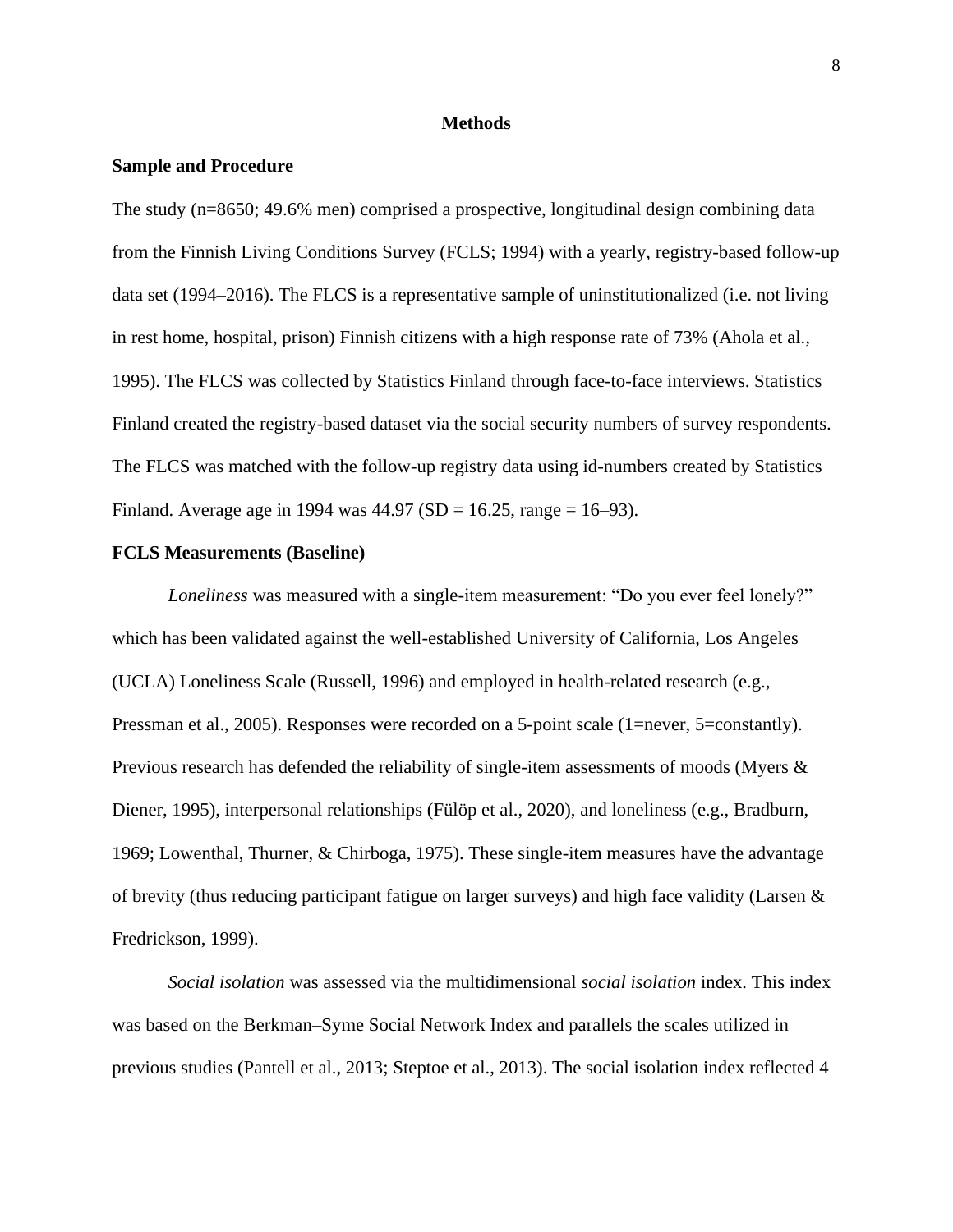dimensions of isolation: (1) not living with a spouse, (2) isolation from family members, (3) isolation from friends, and (4) not participating in associational life (e.g., volunteer work, neighborhood activities). In total, social isolation dimensions were assigned with 13 items indicating specific type of isolations. The social isolation index was formed as a composite of the four dimensions and was scaled between 1 and 5 with higher values indicating greater isolation. As the social isolation index is a causal indicator measurement the measure of internal consistency is not meaningful (Diamantopoulos & Winklhofer, 2001). Further, the social isolation index is based on social isolation theory and previous measures, which support the validity of the measure. In addition, the correlation between loneliness and social isolation was in line with previous studies offering validity to both measurements.

*Frequency of overall alcohol consumption* (FREQ; "How often do you consume alcohol? Try to include the times when you consume only a little amount of alcohol, for example a half a bottle of beer or a sip of wine") and *subjective intoxication frequency* (INTOX; "How often do you consume alcohol so that you can really feel its influence?") were assessed via an 11-point frequency scale (i.e., never to daily). Data were transformed to represent the number of drinking episodes per year. Previous research has validated single-item assessments of alcohol use, particularly for measures of drinking frequency and in screening for unhealthy alcohol use (e.g., Kim & Hendershot, 2020; Viken, Rose, Morzorati, Christian, & Li, 2003; Rehm et al., 1999).

*Confounding variables* that might influence mortality and levels of loneliness and social isolation were adjusted in analyses. The baseline effects of age, educational level (basic, secondary, high), employment or student status, and having a long-term illness that hinders social interaction (to some extent or highly) were included in statistical models.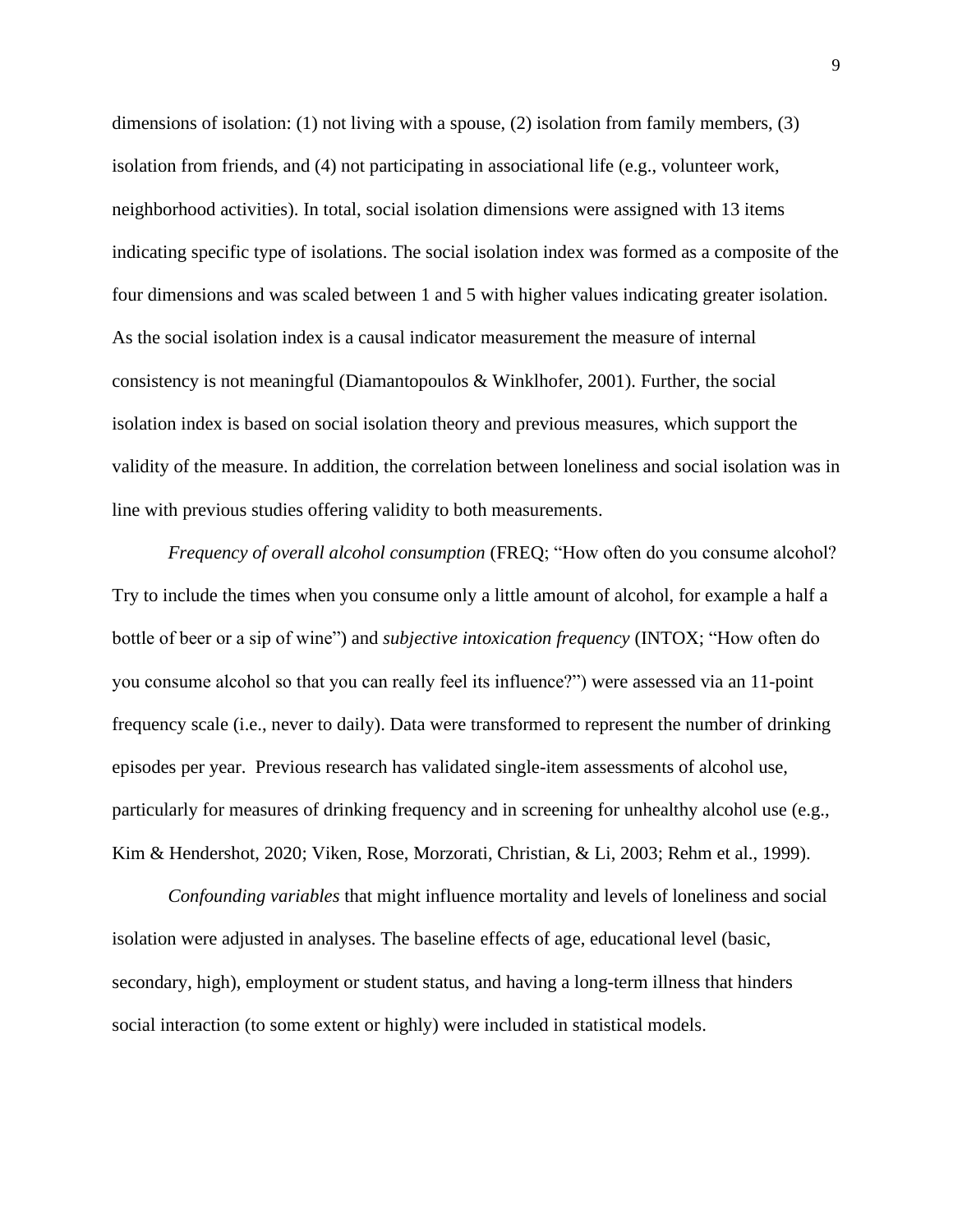#### **Registry-Based Data (Follow-up)**

*All-cause mortality* information was obtained from the registry follow-up data covering the years 1994 to 2016, which indicated whether participants had died at follow-up. A total of 1932 (22%) respondents died in the follow-up period with average survival time of 11.99 years  $(SD = 6.40)$ .

# **Statistical Analyses**

The indirect effect through alcohol consumption (FREQ and INTOX) was examined for the association of loneliness and social isolation on mortality. Relative and synergistic effects of loneliness and social isolation were examined with simultaneous analysis and by investigating the interaction effect. We tested the hypothesized path model for the mortality outcome via a discrete-time survival model (Muthén & Masyn, 2005) in Mplus 8.0 (Muthén & Muthén, 1998– 2017). Respondents still alive after 2016 were modeled as censored observations. Associations and indirect effects were examined in six gender and age -defined groups (age was assessed at the 1994 assessment): (1) men under 40, (2) men between the ages of 40 and 65, (3) men over 65, (4) women under 40 years old, (5) women between the ages of 40 and 65, (6) women over 65. These age categories were chosen based on previous publications on this topic (e.g., Holt-Lunstad et al., 2015; Knott et al., 2015; Roerecke & Rehm, 2013). Group differences in direct and indirect effects were examined with multigroup analysis via a mixture-model approach with known class option. Wald tests were performed to test the difference of estimates in different groups. Confidence intervals for the indirect and total effects were estimated with Monte Carlo simulations ( $N = 100,000$ ) utilizing R version 3.4.3 software (R Core Team, 2017) and the RMediation package (Tofighi & MacKinnon, 2011). The number of missing observations was negligible (<0.4%). Thus, listwise deletion of missing data was employed.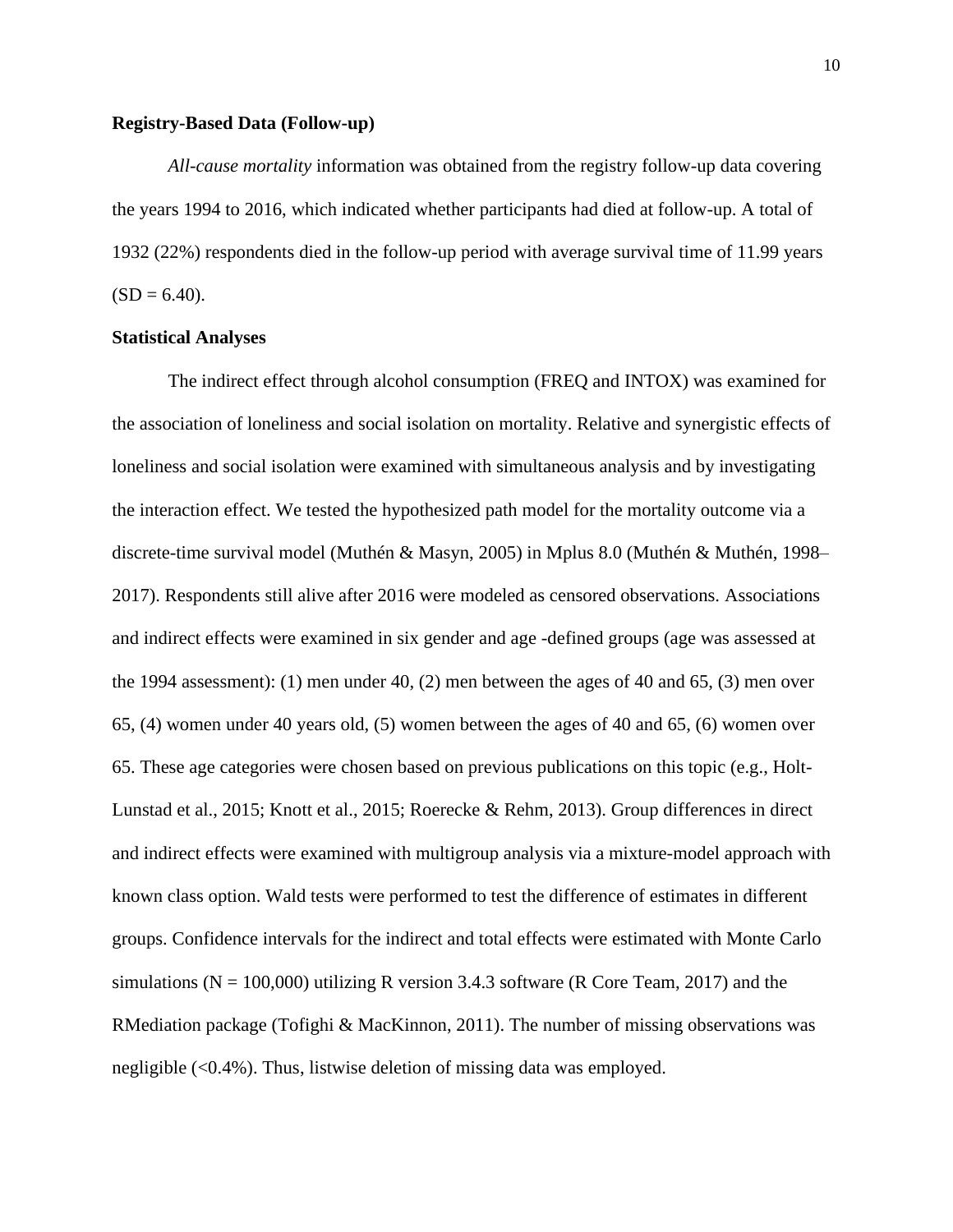#### **Results**

## **Descriptive Statistics**

Descriptive analyses revealed differences in the age and gender groups for loneliness, social isolation and alcohol consumption (see Table 1). Correlations among main study variables in the overall sample are reported in Table 2. Overall, greater loneliness was related to greater INTOX, whereas greater social isolation was related to greater INTOX and less FREQ. Women under 40 and over 65 reported the highest levels of loneliness; men over 65 reported the lowest levels. Men and women above 65 were the most isolated. Across age groups, men consumed more alcohol than women; subjective intoxication frequency (INTOX) was more common for younger than older people. The median drinking frequency (FREQ) was a couple of times per month, whereas the median frequency of INTOX was 1-2 times per year. Mortality was greater among men than women in every age group. The correlation between loneliness and social isolation was similar across age groups, ranging from  $r=20-23$ , except for men over 65  $(r=.31)$ . Other correlations among main study variables differed across age and gender groups, supporting the need for multigroup analyses.

A total of 1932 respondents died in the follow-up period of the study. Cardiovascular diseases (N=828, 43.0%) and tumors (N=471, 24.5%) were two most common causes of death. There were only few deaths caused by accidents and violence (N=115, 6.0%) or directly alcohol related illnesses, accidents and poisoning (N=65, 3,4%).

#### **Path Analyses**

Path model results are presented in Table 3 (coefficients and 95% CI provided for the entire sample, i.e., all, and for gender-age groups). Analysis of the overall sample revealed (see Figure 1) that loneliness was significantly positively related to frequency of overall alcohol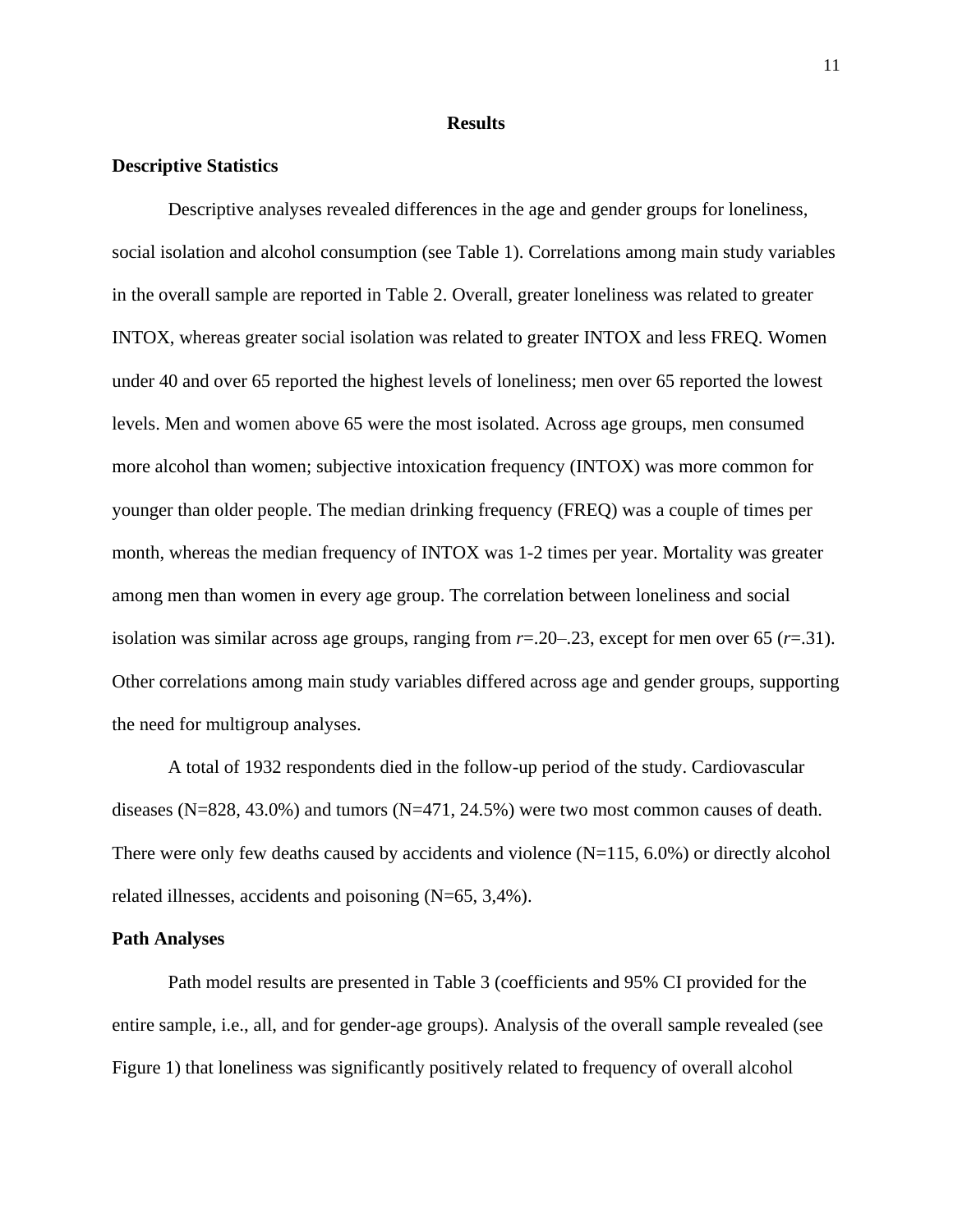consumption (FREQ) and frequency of subjective intoxication (INTOX); lonelier participants reported greater frequency of overall consumption and subjective intoxication. Interestingly, social isolation was significantly associated with less FREQ, but increased INTOX. In turn, INTOX was positively connected with mortality, whereas the association of FREQ on mortality was zero. Loneliness and isolation also had significant direct effects on mortality. Interaction analysis revealed that the combined effect of loneliness and social isolation was not significant on mortality, FREQ or INTOX; the association of social isolation on mortality or alcohol use did not depend on level of loneliness.

The multigroup path model indicated that the connections among loneliness, social isolation, alcohol consumption and mortality were rather similar across different gender- and age-defined groups; interaction effects of loneliness and social isolation were nonsignificant in every group. Though some age and gender differences appeared large, the only statistically significant difference was for the associations of loneliness and social isolation on INTOX. Specifically, women under 40 exhibited a significant association between loneliness and FREQ – greater loneliness was associated with greater overall frequency; this relationship was not significant for men under 40. The strongest association between loneliness and INTOX was among men 40–65. Loneliness was also significantly related to INTOX for women under 40, though not for women of other ages. Group comparisons revealed the association of loneliness on INTOX was significantly stronger for men 40–65 compared to men under 40 or women of any age. In addition, the relationship was significantly stronger for women under 40 compared to women over 65.

Social isolation was generally associated with lower levels of FREQ particularly among men over 65. At the same time, social isolation was associated with higher levels of INTOX,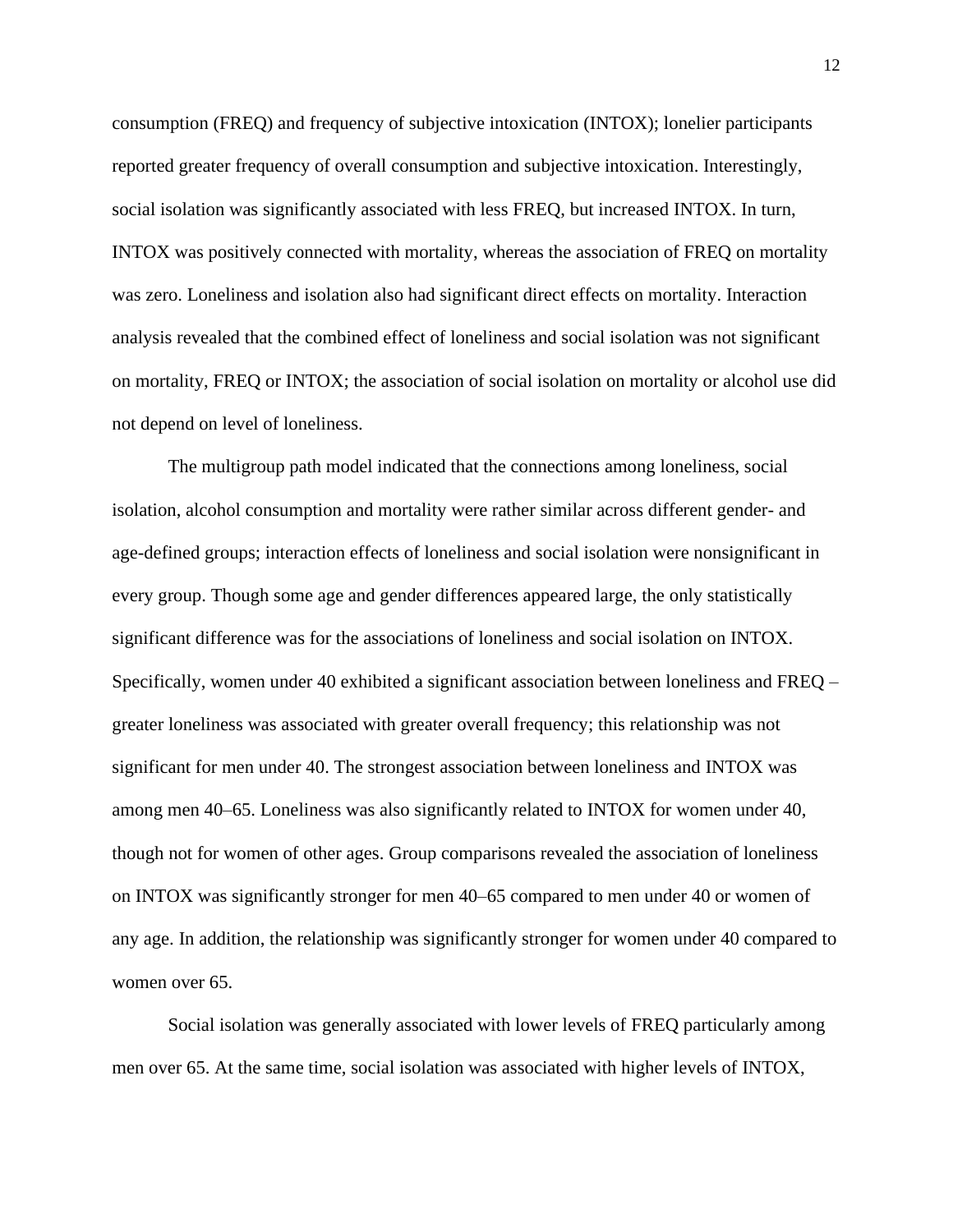particularly among men under 40, women under 40, and men between 40–65. The relationship was significantly stronger for men under 40 compared to other groups except women under 40. In addition, women over 65 had significantly weaker connection between isolation and INTOX than women under 40 or men 40–65. FREQ was not related to mortality, but INTOX significantly predicted mortality among men ages 40–65 and for women under 40. Loneliness significantly and directly predicted mortality among women under 40 and women ages 40–65. Social isolation was also significantly and directly related to mortality for men ages 40–65, women ages 40-65, and for women over 65.

# **Total and Indirect Effects**

Total and indirect effects of loneliness and social isolation through FREQ and INTOX on mortality are presented in the Table 4. In the whole sample, loneliness and social isolation had significant total effects on mortality. More specifically, loneliness predicted mortality significantly among women under 40 and women ages 40–65. Social isolation predicted mortality among men and women ages 40-65, and among women over 65. Loneliness and social isolation did not have an indirect effect on mortality through FREQ. However, loneliness and social isolation indirectly predicted mortality via INTOX in the whole sample (i.e., across all age, gender groups). That is, greater loneliness and social isolation were associated with greater frequency of subjective intoxication (INTOX), which in turn predicted greater mortality; this pattern of results was only significant among women under 40 and men 40-65.

#### **Post hoc analyses by mortality type**

The associations of loneliness, social isolation, FREQ and INTOX on different mortality types were examined in post hoc analyses. Simple Cox-regressions adjusted with confounding variables revealed that loneliness was significantly connected with cancer mortality (HR=1.118,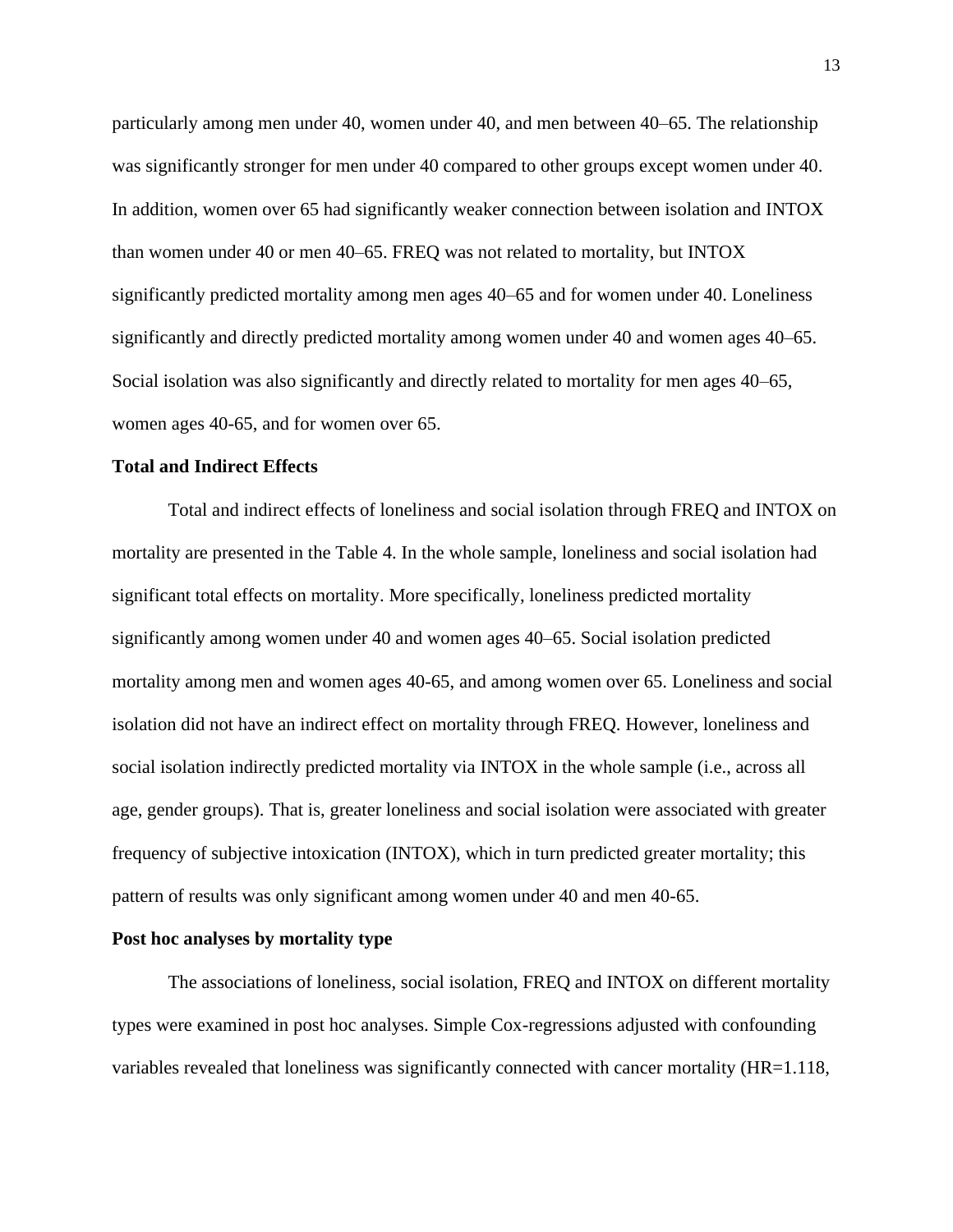95% CI: 1.019–1.228), and social isolation predicted mortality caused by cardiovascular diseases (CVD) (1.219, 1.103–1.348), accidents and violence (including death by suicide; 1.756, 1.367– 2.255), alcohol-related (1.444, 1.020–2.043) and other causes (1.463, 1.278–1.674). FREQ was associated with alcohol related mortality causes (1.004, 1.002–1.006) and INTOX with accidents (1.006, 1.002–1.011) and alcohol-related causes (1.007, 1.003–1.011).

#### **Discussion**

Consistent with previous work, loneliness and social isolation were adversely related to mortality across study participants, when studied simultaneously (i.e., Beller & Wagner, 2018b; Holwerda et al., 2012). However, the direct effect of social isolation on mortality was remarkably stronger than that of loneliness, which is in line with the results of Elovainio et al. (2017) and Steptoe et al. (2013). In line with previous research (e.g., Cornwell & Waite, 2009; Steptoe et al., 2013), there were no synergistic interaction effects between loneliness and social isolation on health as the interaction was nonsignificant in the whole sample and in every gender- and age-defined group. Loneliness did have a detrimental effect on mortality only among women under 65, and especially women under 40. Conversely, social isolation posed the greatest mortality risk for men aged 40–65 and women over 40. Thus, contrary to previous research (Holt-Lunstad et al., 2015), there seemed to be some gender differences in isolation, loneliness, and mortality links, though these differences were mostly contingent on age group. Supporting the notions of Holt-Lunstad et al. (2015) the effects of loneliness and social isolation on mortality were in general stronger for younger people compared to those over 65. This highlights the importance of examining alcohol-linked mortality risk factors among younger adult age groups.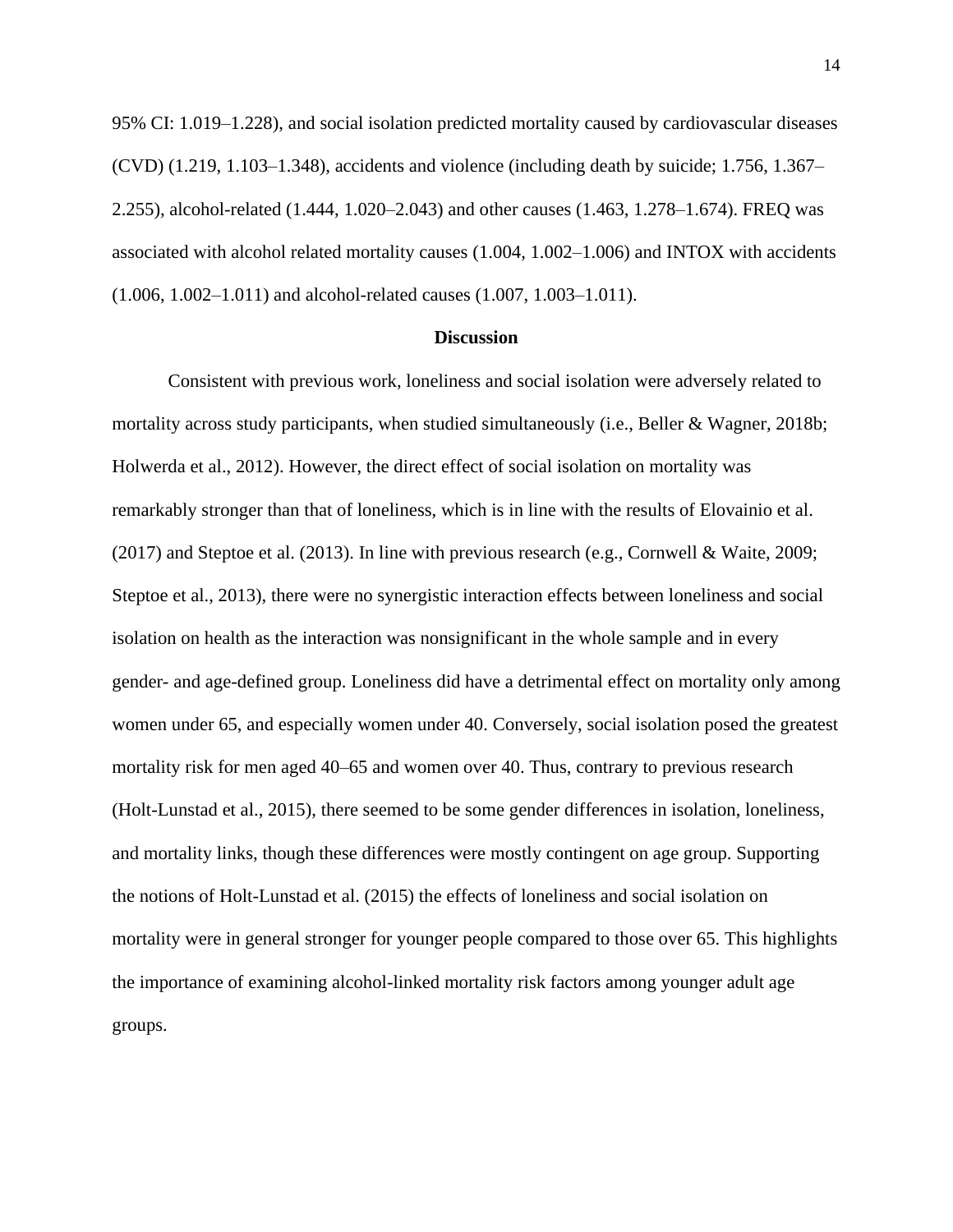Associations among loneliness, isolation, and alcohol use revealed that, contrary to Cacioppo et al., (2002) and Theeke (2010), loneliness was related to greater frequencies of overall consumption and subjective intoxication. Interestingly, social isolation was associated with *less* frequent overall drinking, but *greater* frequency of subjective intoxication. This supports the notion that alcohol use has a social dimension; the socially isolated reported less overall consumption, which may be reflective of fewer opportunities to drink socially. But, on the other hand, isolation can also lead to heavy drinking (Hanson, 1994; Kharicha et al., 2007). Loneliness was associated with more frequent INTOX for *older* men and younger women, whereas social isolation was related to greater frequency of INTOX among *younger* men and women. The results reflect the change of Finnish alcohol culture in the younger generations, whereby the use of alcohol has equalized and is more socially acceptable for women. This finding also demonstrates the distinctiveness of social isolation and loneliness in predicting behavioral outcomes in different age groups.

Frequency of subjective intoxication, but not general alcohol consumption, predicted greater mortality risk across age- and gender-groups. Multigroup analysis revealed interesting differences within age- and gender-groups. Among men aged 40–65 and women under 40, INTOX was associated with greater mortality (Graff-Iversen et al., 2013; Roerecke & Rehm, 2013); as such, INTOX partially explained associations of loneliness and social isolation with mortality. These effects of loneliness and isolation on alcohol use, alcohol use on mortality, and the overall indirect effects were partially contingent on gender and age. Overall, results supported our hypothesis that subjective intoxication is a health-damaging behavioral pathway connecting loneliness and social isolation with poorer health (i.e., mortality).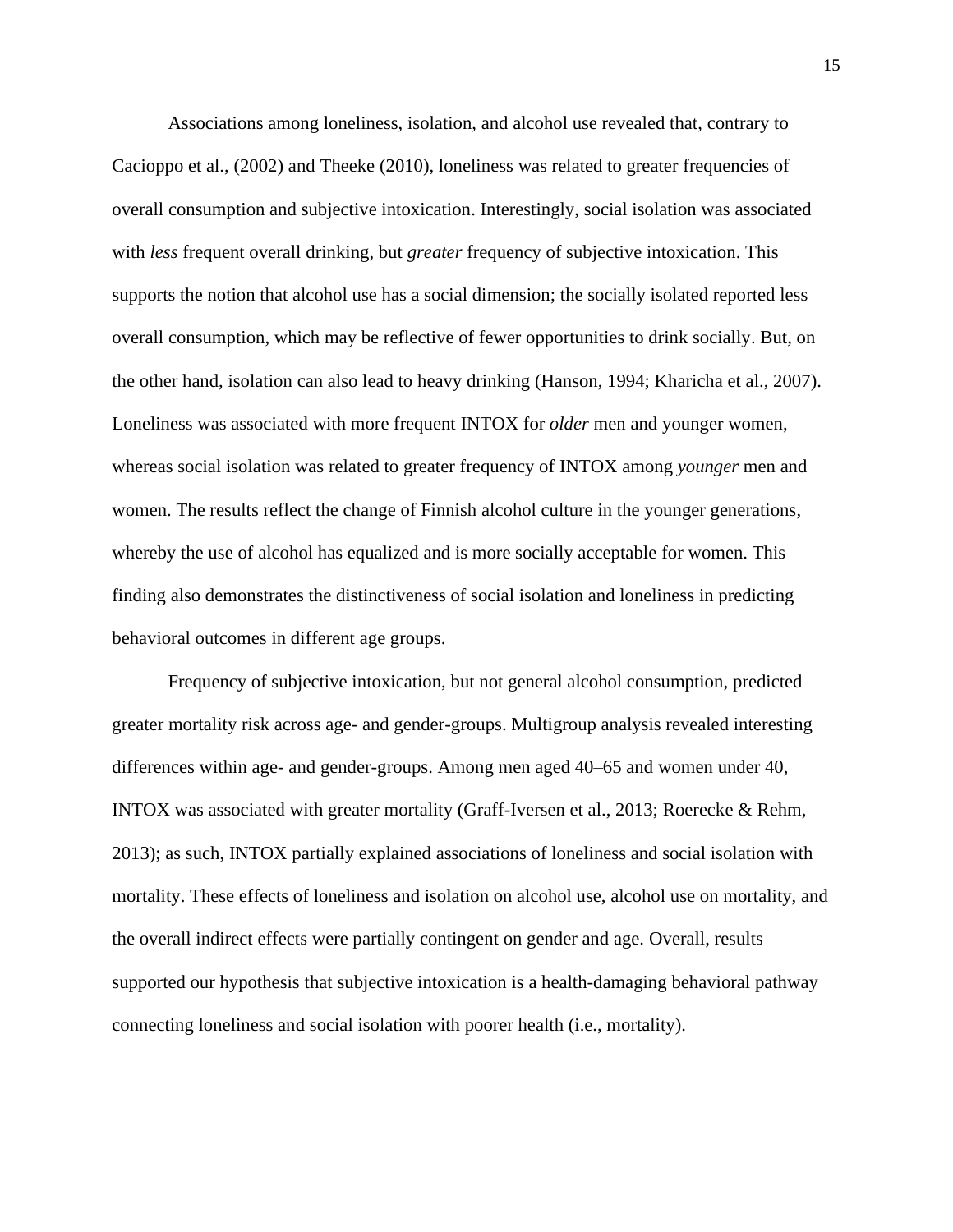Previous research has established that loneliness relates to health outcomes such as increased morbidity risk, poor cardiovascular health, diminished immune system functioning, and even the onset of dementia (e.g., Hawkley & Cacioppo, 2010; Holwerda et al., 2012; Luo et al., 2012). Similarly, social isolation relates to overall health status (Hawton et al., 2011), depression (Leigh-Hunt et al., 2017) and multiple physical health issues, such as cardiovascular disease, coronary heart disease and stroke incidents (Leigh-Hunt et al., 2017; Valtorta et al., 2016). Our findings provide insight into *why* these connections may exist, in part, as a function of hazardous alcohol use. Further, we extend the findings of Herttua et al. (2011) beyond alcohol-related mortality to all-cause mortality, and examine indirect effects, thereby capturing a broader picture of mortality as linked to alcohol use.

Recommended strategies to reduce drinking, and thus mortality, include increased taxes and pricing of alcohol. Indeed, a meta-analysis of studies conducted in Finland showed a direct relationship between alcohol taxes and alcohol-related outcomes; these researchers argued that doubling taxes on alcohol would reduce alcohol-related mortality by an average of 35% more generally (Wagenaar et al., 2010). Westman et al. (2015) reported that in Finland, alcohol consumption peaked in 2002-2006 in direct relation to the alcohol tax reduction experienced during that time period. The current study findings suggest that while these approaches may help to decrease drinking and subsequently mortality, they do not address potential root causes of consumption, such as loneliness and social isolation. Focusing efforts and resources on interventions targeting perceived and objective social isolation would be beneficial, and likely have downstream effects on hazardous drinking and mortality. Interventions which increase opportunities for social contact among the socially isolated, and addressing maladaptive social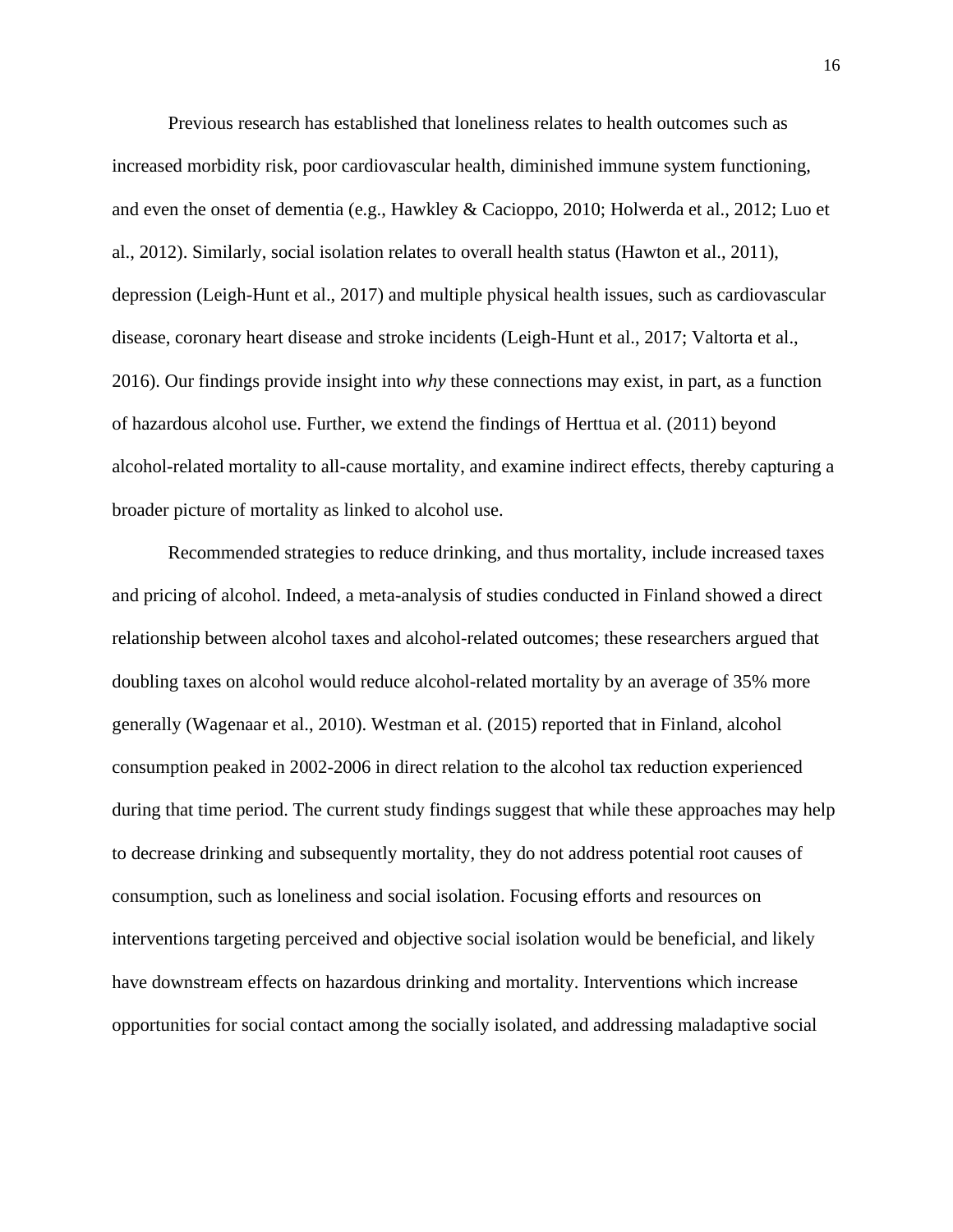cognitions for the lonely, may be valuable tools for public health approaches to consider (Masi et al., 2011).

## **Study strengths and limitations**

The use of a large representative dataset with high response rate and few missing observations, combined with a prospective design, tests for indirect effects, and multigroup analysis, represent significant strengths of this study. Though loneliness, social isolation, and alcohol use were assessed cross-sectionally, the assessment of mortality over time via a registrybased follow-up remains a significant contribution of this study. Additionally, we examined the *simultaneous* effects of loneliness and social isolation, whereas research has mostly examined these constructs separately. Furthermore, the study adjusted for long-term illnesses that hinder social relationships to control for possible selection effects, wherein poor health would predict a lack of social relationships.

One main limitation of our prospective study design is that it is possible that levels of loneliness, social isolation and alcohol consumption changed during the follow-up period. Also, alcohol consumption was measured at the same time as loneliness and social isolation, making it impossible to determine their causal direction. Indeed, it is possible that sustained alcohol use may lead to social isolation and loneliness, to the extent that problematic use may damage social relationships and lead to poor relationship functioning (e.g., Crane, Testa, Derrick, & Leonard, 2014). Yet, recent research examining the bidirectional effects between loneliness and riskrelated behavior (i.e., smoking, drinking) found no evidence of an effect of alcohol misuse on loneliness (Wootton et al., 2020). Moreover, substantive empirical and theoretical support exist for the direction of effects hypothesized in the current study (e.g., Arpin, Mohr, & Brannan, 2015; Schonfeld & Dupree, 1991; Gonzalez & Skews. 2013).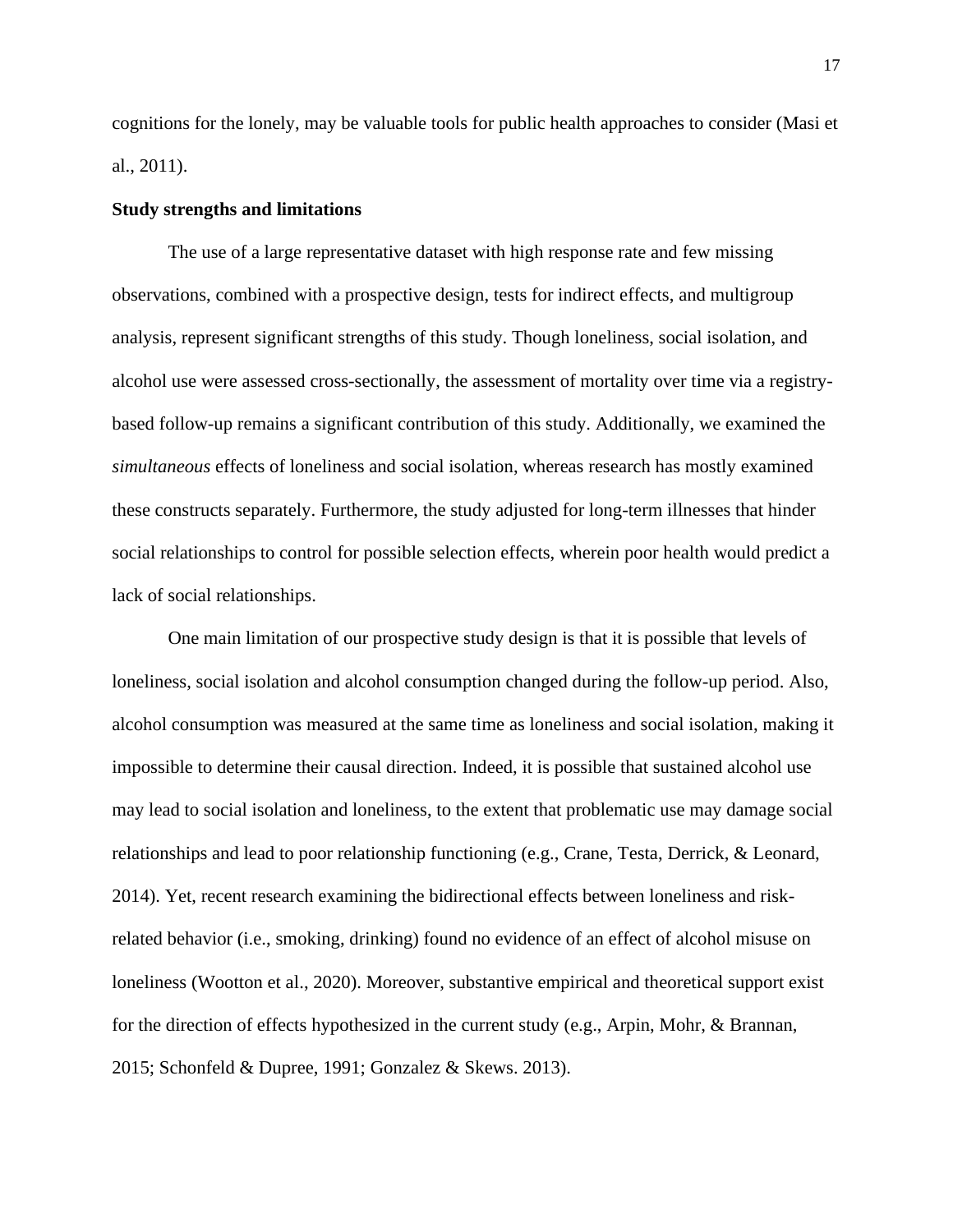Further, although our own analyses revealed that overall alcohol consumption was not related to increased mortality (whereas frequency of INTOX was), we caution readers against drawing conclusions about health benefits of moderate consumption on mortality. Indeed, recent evidence has clearly shown that testing for health benefits of moderate consumption in population samples is fraught with challenges in that abstainers tend to be a heterogeneous group who abstain for a variety of reasons, including past alcohol-related problems (see Naimi et al., 2017; Zhao et al., 2017). We did not have data on alcohol use disorders (AUD), which may account for the mortality especially among younger participants in our sample (e.g., men  $\leq 40$ ) years old are 9 times at greater risk of all-cause mortality when they had AUD, women  $\leq 40$ years old 13 times more likely; Roerecke & Rehm, 2013). Thus, we were not able to disentangle those who abstain but still may be at greater risk of mortality (e.g., those with lifetime alcohol use disorders).

Further, we were unable to control for confounds such as mental health status and comorbid disorders, which were not assessed on the FCLA. Similarly, we did not have information on quantity of consumption, which would provide interpretive context for the subjective intoxication reports. Evidence of individual differences (e.g., personality, family history of alcohol) or genetic heritability in subjective responses to alcohol has been documented (e.g., Viken, Rose, Morzorati, Christian & Li, 2003); thus, respondents with similar reports of subjective intoxication are likely to be consuming different amounts of alcohol, with varying degrees of mortality risk associated with them. The alcohol use measurement in the 1994 survey represents a limitation relative to more contemporary measures; however, this limitation is substantially offset by the population representativeness of the survey sample and ability to predict comprehensive mortality records up to 22 years later. Lastly, although the current study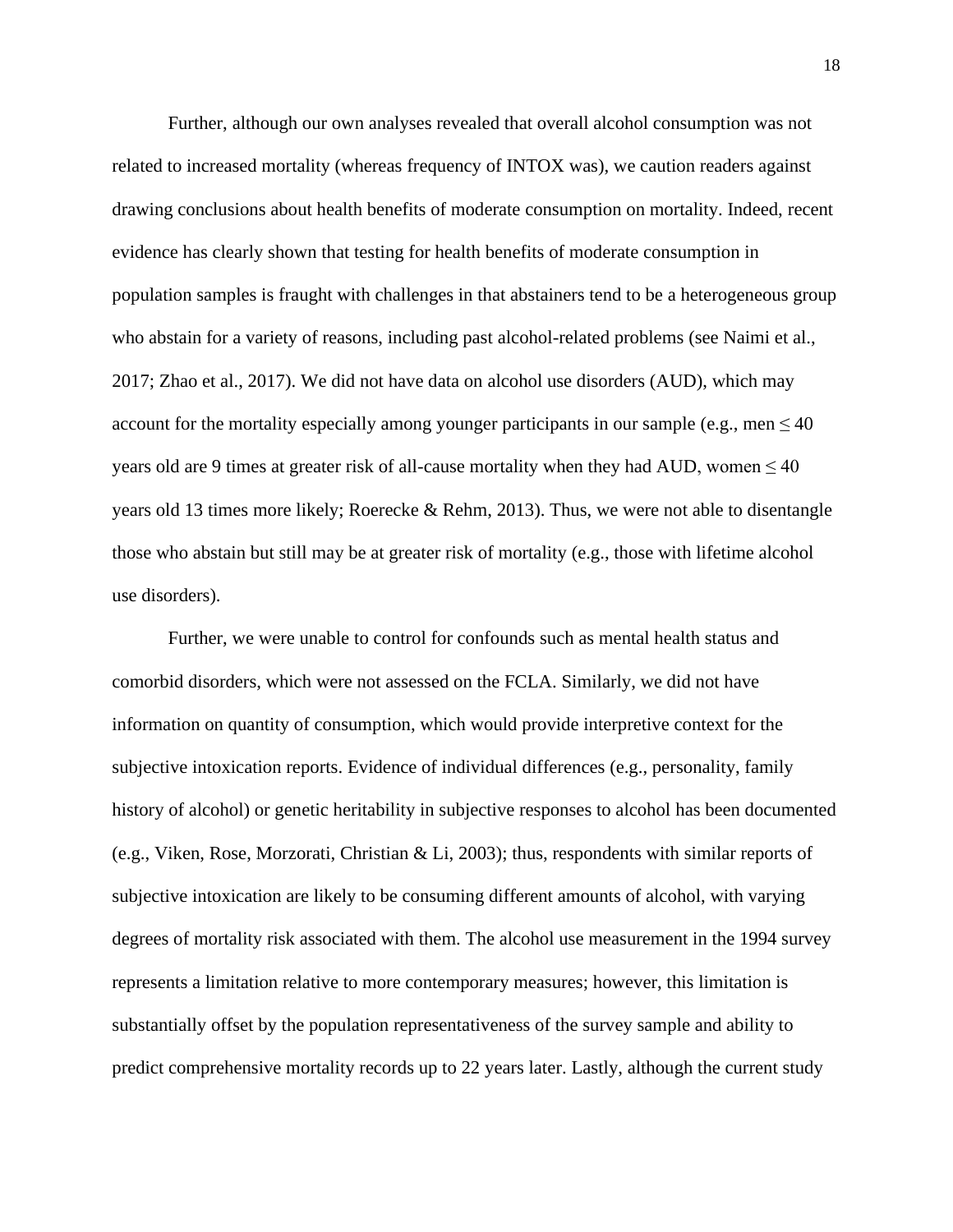reports some simple post hoc analyses on different types of mortality, the main analysis examined only *all-cause mortality*. Post hoc analyses suggested that loneliness was associated with cancer mortality and social isolation was related with CVD, accidents and violence, alcohol-related, and "other" type of mortality causes. However, these results are only preliminary as there were not enough cases in each mortality type to make meaningful comparisons or analyze associations in different age and gender groups. Additionally, cause of death as measured in the registry-based follow-up survey, was not specific enough to assess rates of death by suicide, which was included in the larger "accidents and violence" category. While the primary focus of the current study was to examine mortality risk more generally, suicide is indeed an important cause of death to consider, given known links between loneliness, isolation, and suicide mortality (e.g., Jeste, Lee, & Cacioppo, 2020). Future work should consider how and whether loneliness and isolation predict distinct types of mortality (such as suicide), and whether these differences are explained by differences in alcohol consumption.

#### **Conclusion**

The current study employed a large, representative data set using longitudinal study design, along with the simultaneous examination of loneliness and social isolation effects on mortality to advance the current understanding of the combined impacts of loneliness and isolation on mortality as a function of alcohol use. The results of the study indicate that both loneliness and social isolation are connected directly with mortality and through more frequent hazardous alcohol consumption. Furthermore, the strength of the associations was more dependent on age than gender. Interventions targeted at reducing loneliness and social isolation should be implemented to address some of the root causes of excess alcohol consumption and mortality.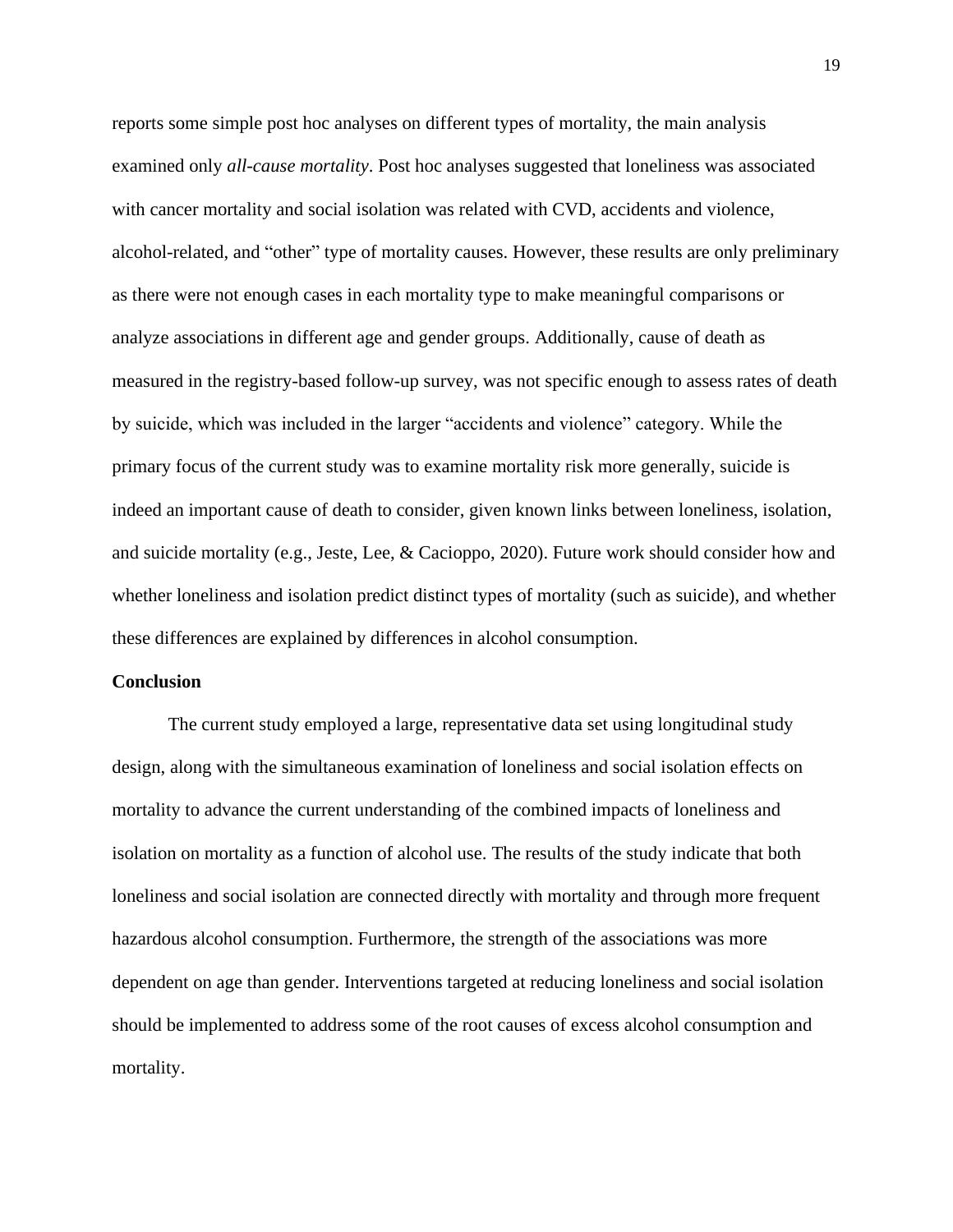#### **References**

- Ahola, A., Djerf, K., Heiskanen, M., & Vikki, K. (1995). Survey of Living Conditions 1994: Data Collection [in Finnish]. Helsinki, Finland: Living Conditions 2.
- Arpin, S. N., Mohr, C. D, & Brannan, D. (2015). Having friends and feeling lonely: A daily process examination of transient loneliness, drinking behavior, and the influence of interpersonal relationships. *Personality and Social Psychology Bulletin*, 41(5), 615–628. <https://doi.org/10.1177/0146167215569722>
- Beller, J., & Wagner, A. (2018a). Disentangling Loneliness: Differential Effects of Subjective Loneliness, Network Quality, Network Size, and Living Alone on Physical, Mental, and Cognitive Health. *Journal of Aging and Health*, *30*(4), 521–539. https://doi.org/10.1177/0898264316685843
- Beller, J., & Wagner, A. (2018b). Loneliness, social isolation, their synergistic interaction, and mortality. *Health Psychology*, *37*(9), 808–813. https://doi.org/10.1037/hea0000605
- Berkman, L. F., Glass, T., Brissette, I., & Seeman, T. E. (2000). From social integration to health: Durkheim in the new millennium. *Social Science & Medicine*, *51*, 843–857. [https://doi.org/10.1016/S0277-9536\(00\)00065-4](https://doi.org/10.1016/S0277-9536(00)00065-4)
- Bradburn, N. (1969). *The structure of psychological well-being.* Chicago: Aldine.
- Bratberg, G. H., Wilsnack, S. C., Wilsnack, R., Håvås Haugland, S., Krokstad, S., Sund, E. R., & Bjørngaard, J. H. (2016). Gender differences and gender convergence in alcohol use over the past three decades (1984-2008), the HUNT Study, Norway. *BMC Public Health*, *16*(1), 1–12. https://doi.org/10.1186/s12889-016-3384-3
- Cacioppo, J. T., Hawkley, L. C., Crawford, L. E., Ernst, J. M., Burleson, M. H., Kowalewski, R. B., Malarkey, W. B., Van Cauter, E., & Berntson, G. G. (2002). Loneliness and health: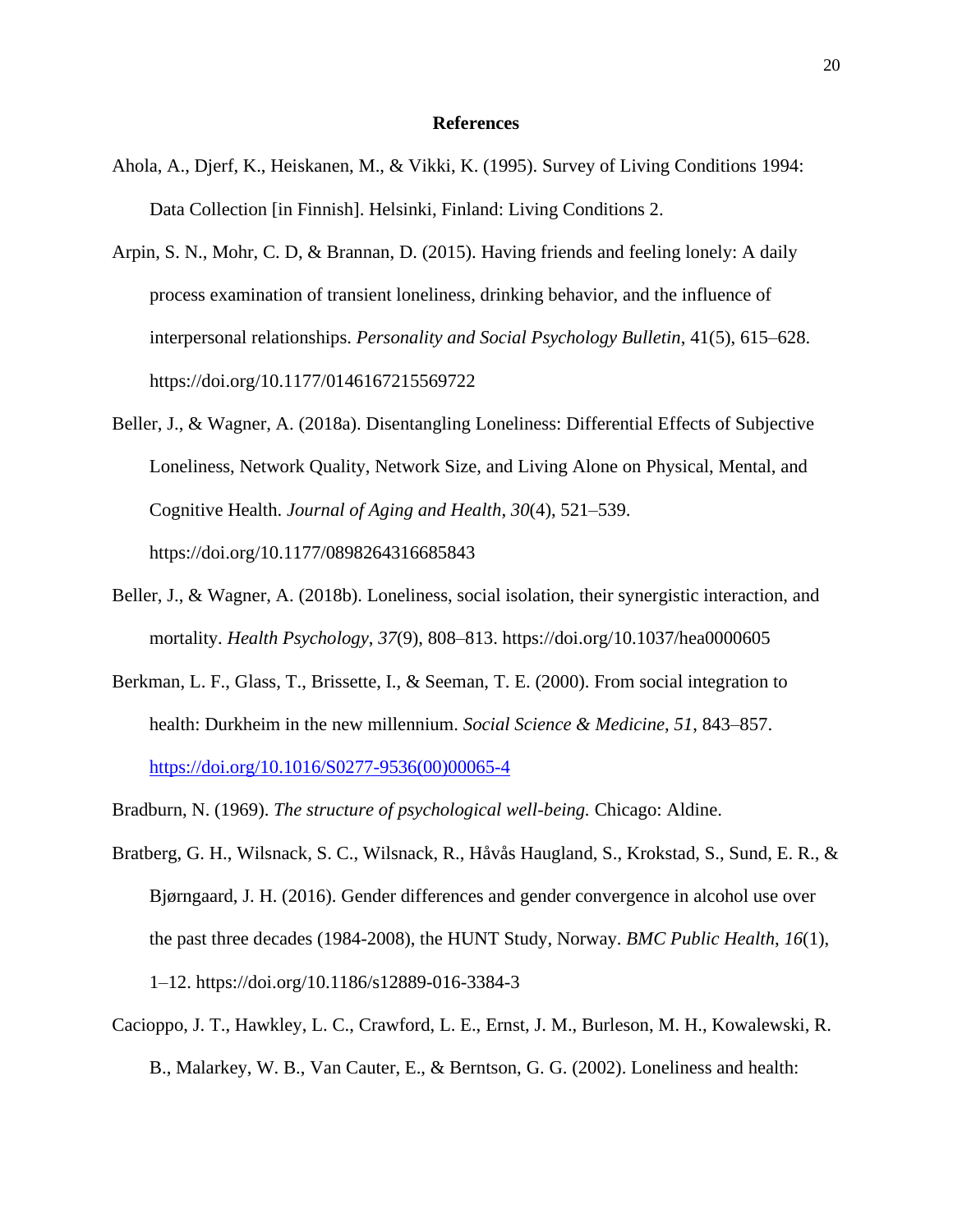potential mechanisms. *Psychosomatic Medicine*, *64*(8), 407–417.

Christiansen, J., Larsen, F. B., & Lasgaard, M. (2016). Do stress, health behavior, and sleep mediate the association between loneliness and adverse health conditions among older people? *Social Science and Medicine*, *152*, 80–86. doi.org/10.1016/j.socscimed.2016.01.020

Cohen, S. (2004). Social relationships and health. *American Psychologist*, 59, 676–684.

Cornwell, E. Y., & Waite, L. J. (2009). Social disconnectedness, perceived isolation, and health among older adults. *Journal of Health and Social Behavior*, *50*(1), 31–48. https://doi.org/10.1177/002214650905000103

- Coyle, C. E., & Dugan, E. (2012). Social isolation, loneliness and health among older adults. *Journal of Aging and Health*, *24*(8), 1346–1363. https://doi.org/10.1177/0898264312460275
- Crane, C. A., Testa, M., Derrick, J. L., & Leonard, K. E. (2014). Daily associations among self‐ control, heavy episodic drinking, and relationship functioning: An examination of actor and partner effects. *Aggressive Behavior*, *40*(5), 440–450.
- Diamantopoulos, A., & Winklhofer, H. M. (2001). Index Construction with Formative Indicators: An Alternative to Scale Development. *Journal of Marketing Research, 38*(2), 269–277. https://doi.org/10.1509/jmkr.38.2.269.18845
- Elovainio, M., Hakulinen, C., Pulkki-Råback, L., Virtanen, M., Josefsson, K., Jokela, M., Vahtera, J., & Kivimäki, M. (2017). Contribution of risk factors to excess mortality in isolated and lonely individuals: an analysis of data from the UK Biobank cohort study. *Lancet Public Health*, *2*(6), e260–e266. [https://doi.org/10.1016/S2468-2667\(17\)30075-0](https://doi.org/10.1016/S2468-2667(17)30075-0)
- Fülöp, F., Bőthe, B., Gál, É., Cachia, J. Y. A., Demetrovics, Z., & Orosz, G. (2020). A two-study validation of a single-item measure of relationship satisfaction: RAS-1. *Current*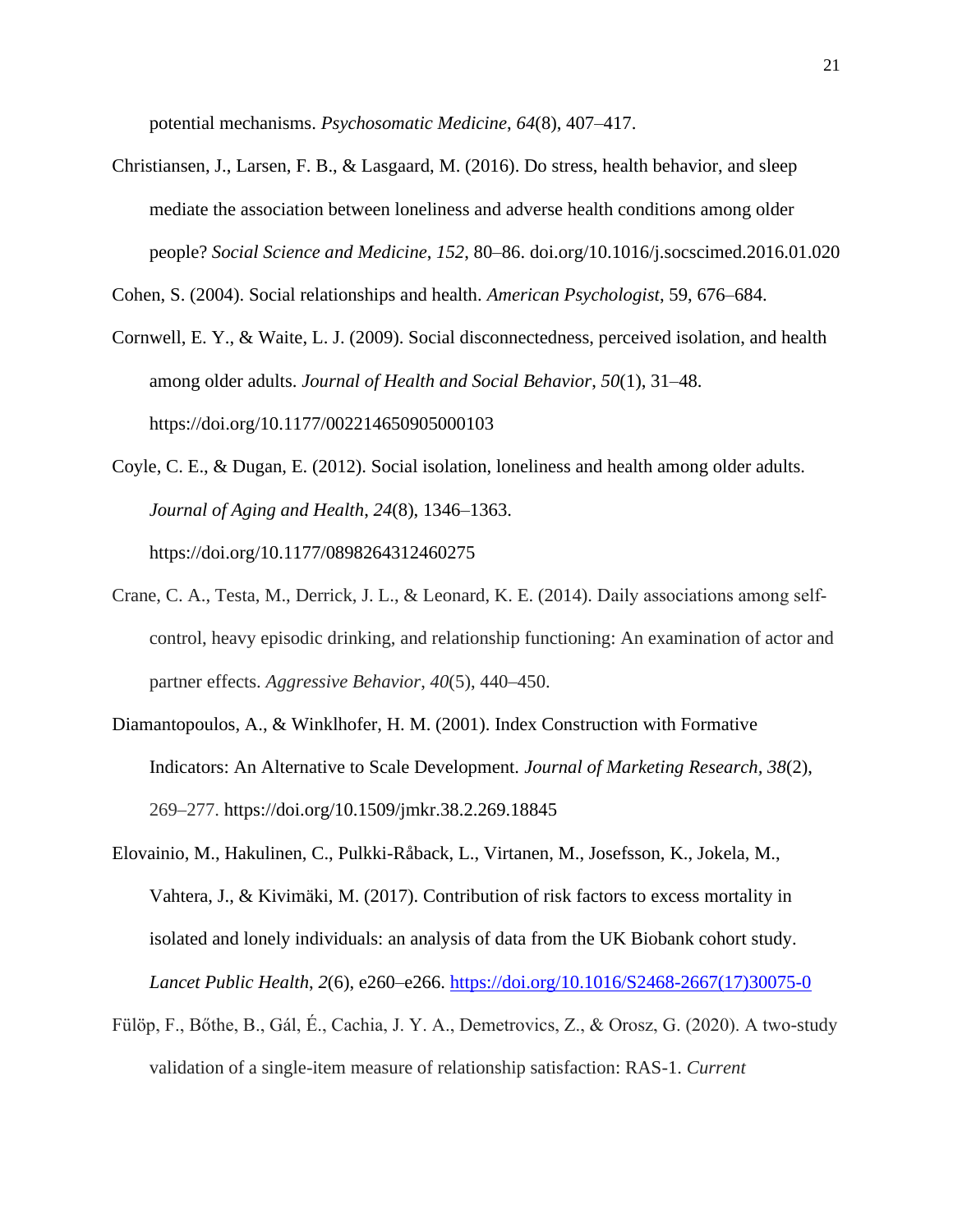*Psychology*, 1-13.

- Gonzalez, V. M., & Skewes, M. C. (2013). Solitary heavy drinking, social relationships, and negative mood regulation in college drinkers. *Addiction Research & Theory*, *21*(4), 285- 294.
- Graff-Iversen, S., Jansen, M. D., Hoff, D. A., Høiseth, G., Knudsen, G. P., Magnus, P., [Mørland,](https://www.ncbi.nlm.nih.gov/pubmed/?term=M%C3%B8rland%20J%5BAuthor%5D&cauthor=true&cauthor_uid=23235547)  [J.](https://www.ncbi.nlm.nih.gov/pubmed/?term=M%C3%B8rland%20J%5BAuthor%5D&cauthor=true&cauthor_uid=23235547), [Normann, P. T.](https://www.ncbi.nlm.nih.gov/pubmed/?term=Normann%20PT%5BAuthor%5D&cauthor=true&cauthor_uid=23235547), [Næss, O. E.](https://www.ncbi.nlm.nih.gov/pubmed/?term=N%C3%A6ss%20OE%5BAuthor%5D&cauthor=true&cauthor_uid=23235547), & Tambs, K. (2013). Divergent associations of drinking frequency and binge consumption of alcohol with mortality within the same cohort. *Journal of Epidemiology and Community Health*, *67*(4), 350–357. https://doi.org/10.1136/jech-2012-201564
- Greenfield, T. K., Rehm, J., & Rogers, J. D. (2002). Effects of depression and social integration on the relationship between alcohol consumption and all-cause mortality. *Addiction*, *97*, 29–38.
- Halme, J. T., Seppä, K., Alho, H., Poikolainen, K., Pirkola, S., & Aalto, M. (2010). Alcohol consumption and all-cause mortality among elderly in Finland. *Drug and Alcohol Dependence*, *106*(2–3), 212–218. https://doi.org/10.1016/j.drugalcdep.2009.08.017
- Hanson, B. S. (1994). Social network, social support and heavy drinking in elderly men a population study of men born in 1914, Malmö, Sweden. *Addiction*, *89*(6), 725–732.
- Hawkley, L. C., & Cacioppo, J. T. (2010). Loneliness matters: A theoretical and empirical review of consequences and mechanisms. *Annals of Behavioral Medicine*, *40*, 218–227. https://doi.org/10.1007/s12160-010-9210-8
- Hawton, A., Green, C., Dickens, A. P., Richards, S. H., Taylor, R. S., Edwards, R., Greaves, C. J., & Campbell, J. L. (2011). The impact of social isolation on the health status and healthrelated quality of life of older people. *Quality of Life Research*, *20*(1), 57–67. https://doi.org/10.1007/s11136-010-9717-2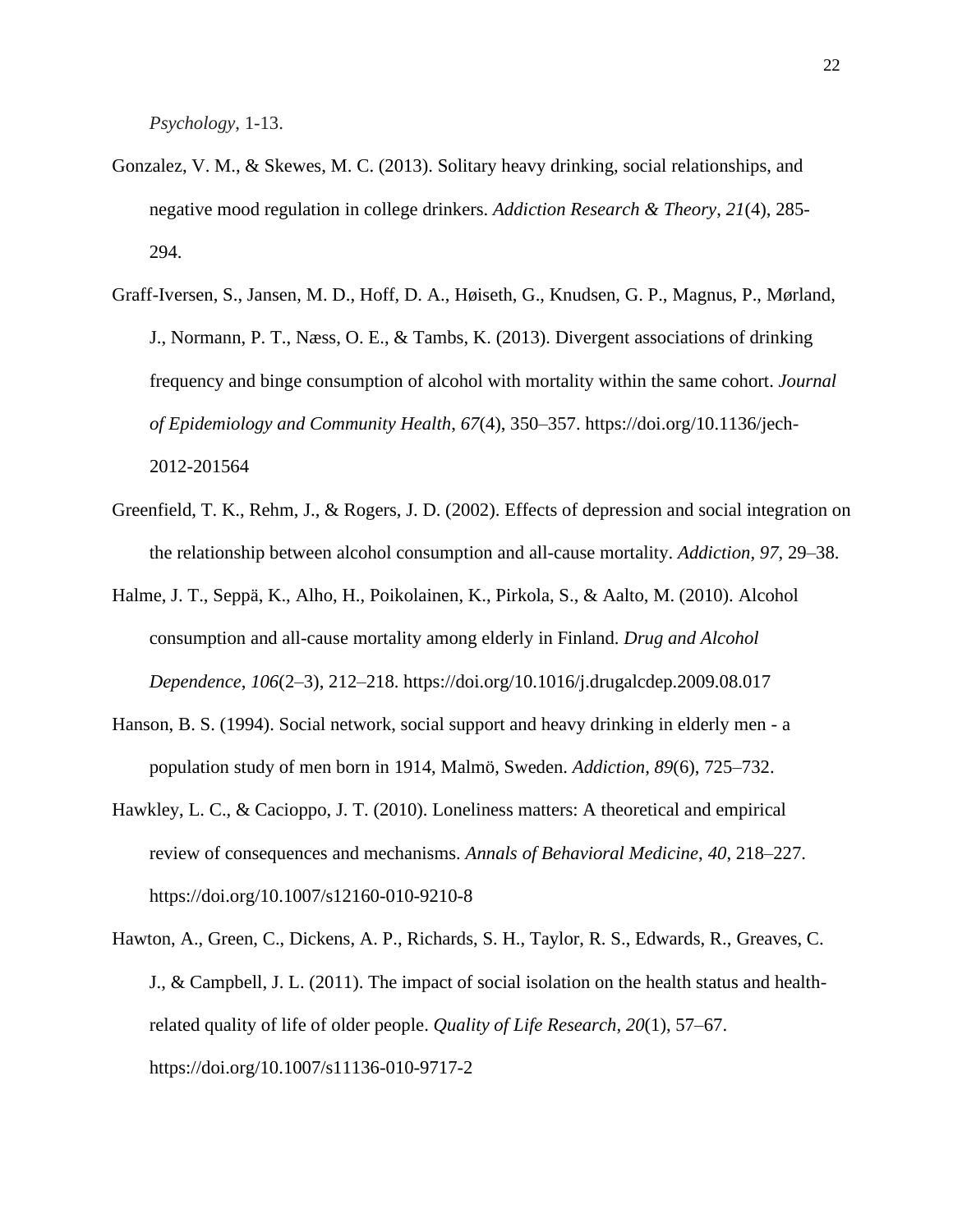- Herttua, K., Martikainen, P., Vahtera, J., & Kivimäki, M. (2011). Living alone and alcoholrelated mortality: A population-based cohort study from Finland. *PLoS Medicine*, *8*(9). https://doi.org/10.1371/journal.pmed.1001094
- Holt-Lunstad, J., Smith, T. B., Baker, M., Harris, T., & Stephenson, D. (2015). Loneliness and Social Isolation as Risk Factors for Mortality A Meta-Analytic Review. *Perspectives on Psychological Science*, *10*(2), 227–237. https://doi.org/10.1177/1745691614568352
- Holt-Lunstad, J., Smith, T. B., & Layton, J. B. (2010). Social relationships and mortality risk: A meta-analytic review. *PLoS Medicine*, *7*(7). https://doi.org/10.1371/journal.pmed.1000316
- Holwerda, T. J., Beekman, A. T. F., Deeg, D. J. H., Stek, M. L., van Tilburg, T. G., Visser, P. J., Schmand, B., Jonker, C., & Schoevers, R. A. (2012). Increased risk of mortality associated with social isolation in older men: only when feeling lonely? Results from the Amsterdam Study of the Elderly (AMSTEL). *Psychological Medicine*, *42*, 843–853.

<https://doi.org/10.1017/S0033291711001772>

- Jeste, D. V., Lee, E. E., & Cacioppo, S. (2020). Battling the modern behavioral epidemic of loneliness: suggestions for research and interventions. *JAMA psychiatry*, *77*(6), 553-554.
- Kharicha, K., Iliffe, S., Harari, D., Swift, C., Gillmann, G., & Stuck, A. E. (2007). Health risk appraisal in older people 1: are older people living alone an ' at-risk ' group ? *British Journal of General Practice*, *57*, 271–276.
- Kim, J., & Hendershot, C. S. (2020). A review of performance indicators of single-item alcohol screening questions in clinical and population settings. *Journal of substance abuse treatment*, *111*, 73-85.
- Klinenberg, E. (2012). *Going solo. The extraordinary rise and surprising appeal of living alone*. New York: Penguin Press.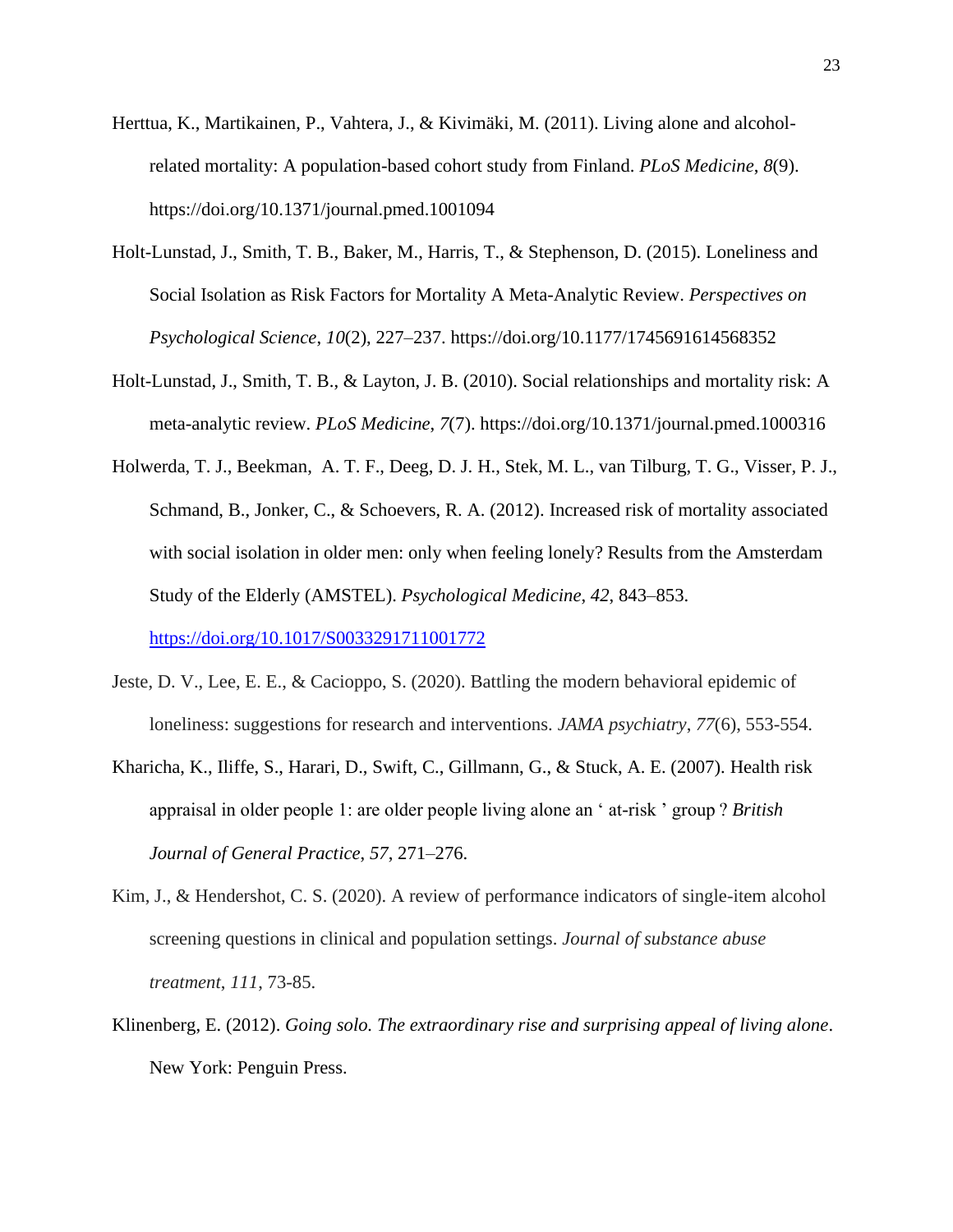Klinenberg, E. (2016). Social Isolation, Loneliness, and Living Alone: Identifying the Risks for Public Health. *American Journal of Political Science*, *106*(5), 786–787. https://doi.org/10.2105/AJPH.2016.303166

- Knott, C. S., Coombs, N., Stamatakis, E., & Biddulph, J. P. (2015). All cause mortality and the case for age specific alcohol consumption guidelines: Pooled analyses of up to 10 population based cohorts. *BMJ*, *350*(h384).<https://doi.org/10.1136/bmj.h384>
- Larsen, R. J., & Fredrickson, B. L. (1999). Measurement issues in emotion research. In D. Kahneman, E. Diener, & N. Schwarz (Eds.), *Well-being: The foundations of hedonic psychology* (pp. 40-60). New York, NY: Russell Sage.
- Leigh-Hunt, N., Bagguley, D., Bash, K., Turner, V., Turnbull, S., Valtorta, N., & Caan, W. (2017). An overview of systematic reviews on the public health consequences of social isolation and loneliness. *Public Health*, *152*, 157–171. https://doi.org/10.1016/j.puhe.2017.07.035

Lowenthal, M. F., Thurnher, M., & Chiriboga, D. A. (1975). *Four stages of life*. Jossey-Bass.

- Luo, Y., Hawkley, L. C., Waite, L. J., & Cacioppo, J. T. (2012). Loneliness, health, and mortality in old age: A national longitudinal study. *Social Science & Medicine*, *74*(6), 907– 914. https://doi.org/10.1016/j.socscimed.2011.11.028
- Masi, C. M., Chen, H.-Y., Hawkley, L. C., & Cacioppo, J. T. (2011). A Meta-Analysis of Interventions to Reduce Loneliness. *Personality and Social Psychology Review*, *15*(3), 219– 266. https://doi.org/10.1177/1088868310377394
- McPherson, M., Smith-Lovin, L., & Brashears, M. E. (2006). Social Isolation in America: Changes in Core Discussion Networks over Two Decades. *American Sociological Review*, *71*, 353–375. https://doi.org/10.1177/000312240607100301

Muthén, B. O., & Masyn, K. (2005). Discrete-Time Survival Mixture Analysis. *Journal of*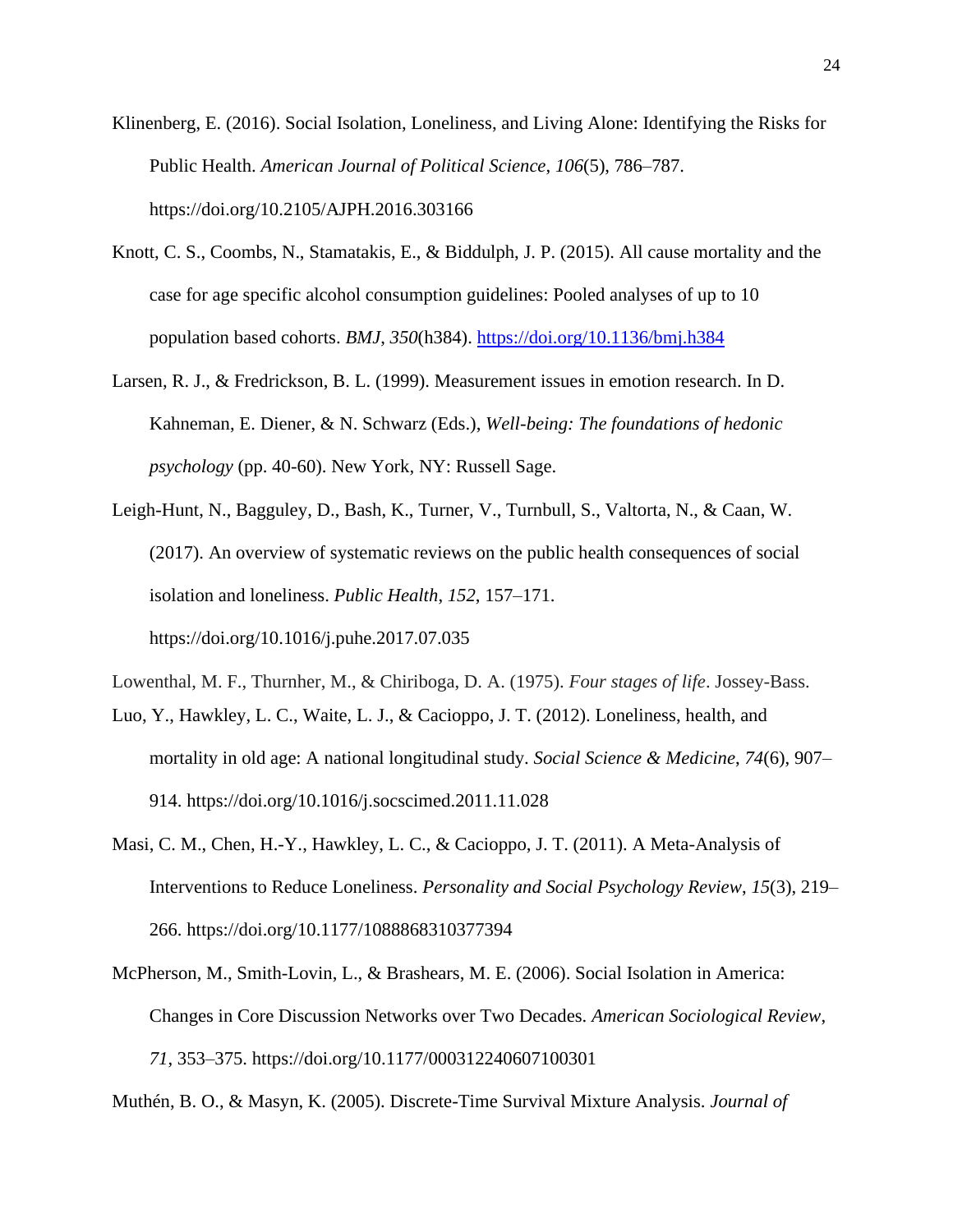*Educational and Behavioral Statistics*, *30*(1), 27–58. doi.org/10.3102/10769986030001027

Muthén, L. K., & Muthén, B. O. (1998–2017). *Mplus User's Guide. Eighth Edition.* <https://doi.org/10.1111/j.1600-0447.2011.01711.x>

Myers, D. G., & Diener, E. (1995). Who is happy? *Psychological Science*, *6*, 10-19.

Naimi, T. S., Stockwell, T., Zhao, J., Xuan, Z., Dangardt, F., Saitz, R., Liang, W., & Chikritzhs, T. (2017). Selection biases in observational studies affect associations between 'moderate' alcohol consumption and mortality. *Addiction*, 112(2), 207–214. <https://doi.org/10.1111/add.13451>

- Pantell, M., Rehkopf, D., Jutte, D., Syme, S. L., Balmes, J., & Adler, N. (2013). Social isolation: A predictor of mortality comparable to traditional clinical risk factors. *American Journal of Public Health*, *103*(11), 2056–2062. https://doi.org/10.2105/AJPH.2013.301261
- Peplau, L. A., & Perlman, D. (1979). Blueprint for a social psychological theory of loneliness. In M. Cook & G. Wilson (Eds.), *Love and attraction: An international conference* (pp. 101– 110). Oxford, England: Pergamon Press.
- Pietromonaco, P. R., & Collins, N. L. (2017). Interpersonal Mechanisms Linking Close Relationships to Health. *The American Psychologist*, *72*(6), 531–542. https://doi.org/10.1109/EMBC.2016.7590696.Upper
- Plunk, A. D., Syed-Mohammed, H., Cavazos-Rehg, P., Bierut, L. J., & Grucza, R. A. (2014). Alcohol Consumption, Heavy Drinking, and Mortality: Rethinking the J-Shaped Curve. *Alcoholism: Clinical and Experimental Research*, *38*(2), 471–478.

<https://doi.org/10.1111/acer.12250>

Rehm, J, Greenfield, T.K., Walsh, G., Xie, X., Robson, L. & Single, E. (1999). Assessment methods for alcohol consumption, prevalence of high-risk drinking and harm: A sensitivity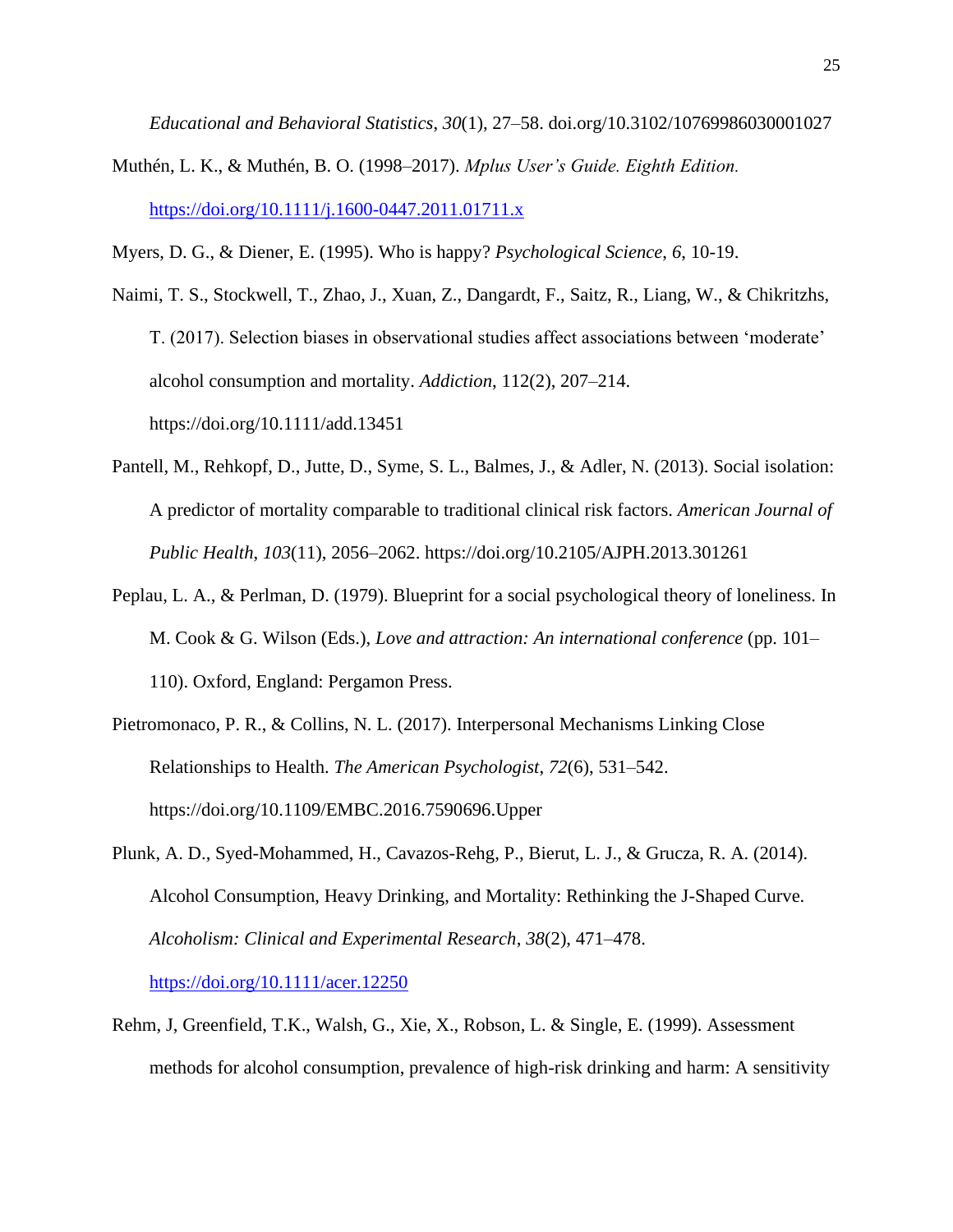analysis. International Journal of Epidemiology, 24, 929-936.

- Roerecke, M., & Rehm, J. (2013). Alcohol use disorders and mortality: A systematic review and meta-analysis. *Addiction*, *108*(9), 1562–1578. https://doi.org/10.1111/add.12231
- Russell, D. W. (1996). Russell 1996 UCLA Loneliness Scale (Version 3) Reliability, Validity, and Factor Structure. *Journal of Personality Assessment*, *66*(1), 20–40.
- Schonfeld, L., & Dupree, L. W. (1991). Antecedents of drinking for early-and late-onset elderly alcohol abusers. *Journal of Studies on Alcohol*, *52*(6), 587-592.
- Steptoe, A., Shankar, A., Demakakos, P., & Wardle, J. (2013). Social isolation, loneliness, and allcause mortality in older men and women. *Proceedings of the National Academy of Sciences of the United States of America*, *110*(15), 5797–5801. doi.org/10.1073/pnas.1219686110
- Stockwell, T., Zhao, J., Panwar, S., Roemer, A., Naimi, T., & Chikritzhs, T. (2016). Do "Moderate" Drinkers Have Reduced Mortality Risk? A Systematic Review and Meta-Analysis of Alcohol Consumption and All-Cause Mortality. *Journal of Studies on Alcohol and Drugs*, *77*(2), 185–198. https://doi.org/10.15288/jsad.2016.77.185
- Tanskanen, J., & Anttila, T. (2016). A prospective study of social isolation, loneliness, and mortality in Finland. *American Journal of Public Health*, *106*(11), 2042–2048. https://doi.org/10.2105/AJPH.2016.303431
- Team, R. C. (2017). *R: A Language and Environment for Statistical Computing*. Retrieved from http://www.r-project.org/
- Theeke, L. A. (2010). Sociodemographic and health-related risks for loneliness and outcome differences by loneliness status in a sample of U.S. older adults. *Research in Gerontological Nursing*, *3*(October), 113–125. https://doi.org/10.3928/19404921-20091103-99

Tofighi, D., & MacKinnon, D. P. (2011). RMediation: An R package for mediation analysis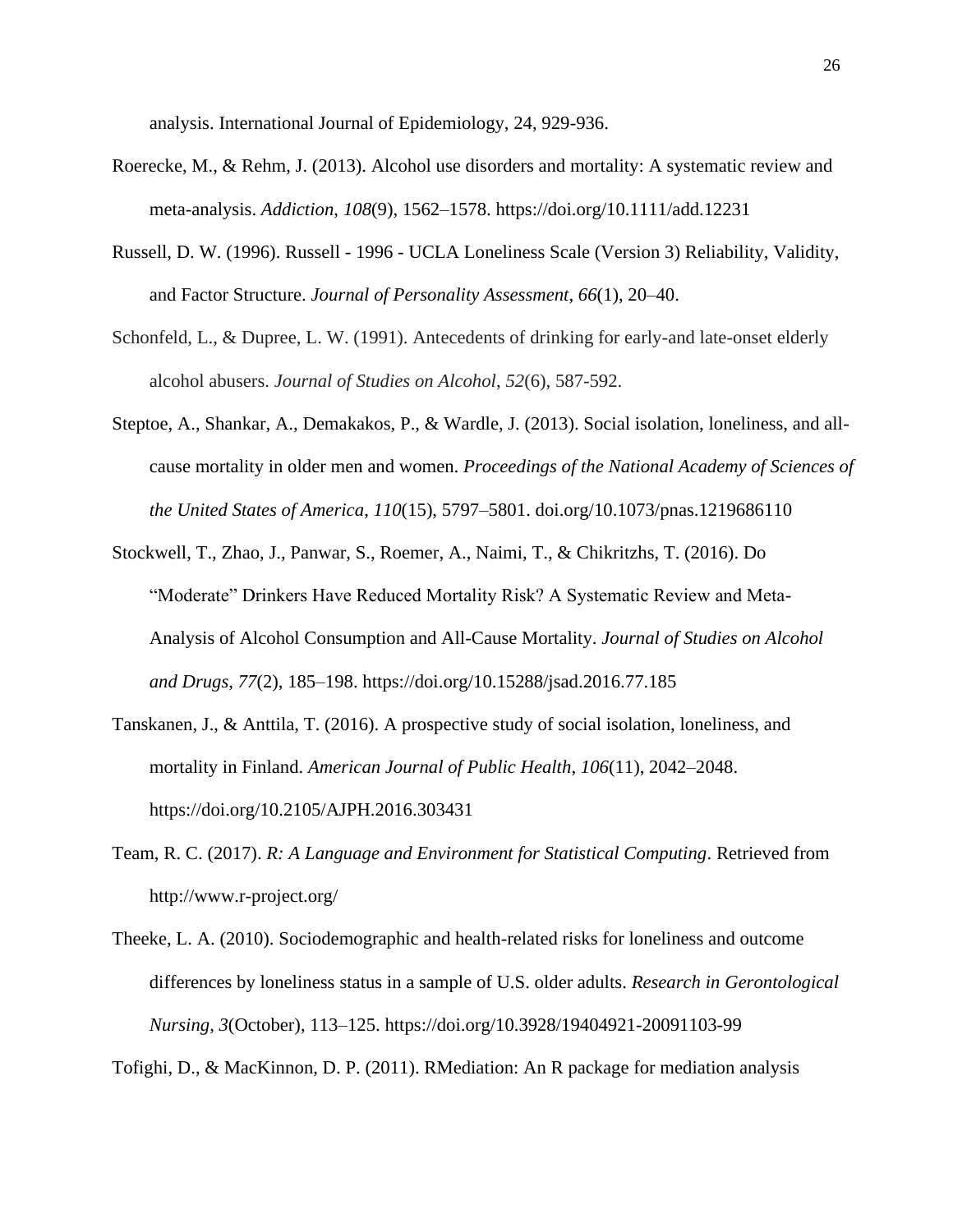confidence intervals. *Behavior Research Methods*, *43*(3), 692–700. https://doi.org/10.3758/s13428-011-0076-x

- Valtorta, N. K., Kanaan, M., Gilbody, S., Ronzi, S., & Hanratty, B. (2016). Loneliness and social isolation as risk factors for coronary heart disease and stroke : systematic review and metaanalysis of longitudinal observational studies. *Hearth*, *102*, 1009–1016. <https://doi.org/10.1136/heartjnl-2015-308790>
- Viken, R. J., Rose, R. J., Morzorati, S. L., Christian, J. C., & Li, T. K. (2003). Subjective intoxication in response to alcohol challenge: heritability and covariation with personality, breath alcohol level, and drinking history. *Alcoholism: Clinical and Experimental Research*, *27*(5), 795-803.
- Wagenaar, A. C., Tobler, A. L., & Komro, K. A. (2010). Effects of alcohol tax and price policies on morbidity and mortality: A systematic review. *American Journal of Public Health*, *100*(11), 2270–2278. https://doi.org/10.2105/AJPH.2009.186007
- Westman, J., Wahlbeck, K., Laursen, T. M., Gissler, M., Nordentoft, M., Hällgren, J., Arffman, M., & Ösby, U. (2015). Mortality and life expectancy of people with alcohol use disorder in Denmark, Finland and Sweden. *Acta Psychiatrica Scandinavica*, *131*(4), 297–306. https://doi.org/10.1111/acps.12330
- Wilsnack, R. W., Wilsnack, S. C., Kristjanson, A. F., Vogeltanz-Holm, N. D., & Gmel, G. (2009). Gender and alcohol consumption: patterns from the multinational genacis project. *Addiction*, *104*(9), 1487–1500.<https://doi.org/10.1111/j.1360-0443.2009.02696.x.GENDER>
- Wootton, R. E., Greenstone, H. S. R., Abdellaoui, A., Denys, D., Verweij, K. J. H., Munafò, M. R., & Treur, J. L. (2021). Bidirectional effects between loneliness, smoking and alcohol use evidence from a Mendelian randomization study. *Addiction*, 116(2), 400–406.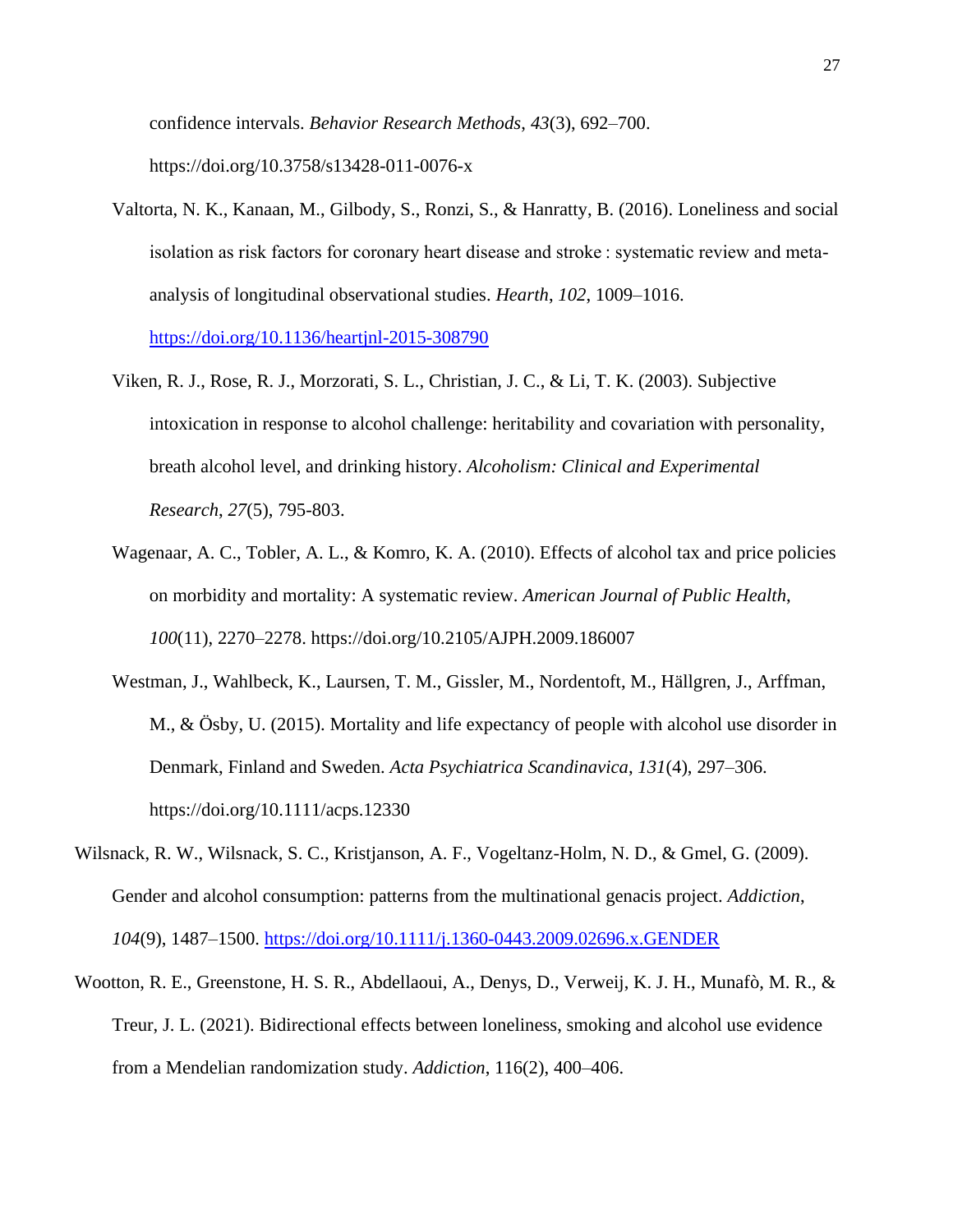<https://doi.org/10.1111/add.15142>

- Yang, Y. C., Mcclintock, M. K., Kozloski, M., & Li, T. (2013). Social Isolation and Adult Mortality: The Role of Chronic Inflammation and Sex Differences. *Journal of Health and Social Behavior*, *54*(2), 183–203. https://doi.org/10.1177/0022146513485244
	- Zhao, J., Stockwell, T., Roemer, A., Naimi, T., & Chikritzhs, T. (2017). Alcohol consumption and mortality from coronary heart disease: an updated meta-analysis of cohort studies. *Journal of studies on alcohol and drugs*, *78*(3), 375-386. <https://doi.org/10.15288/jsad.2017.78.375>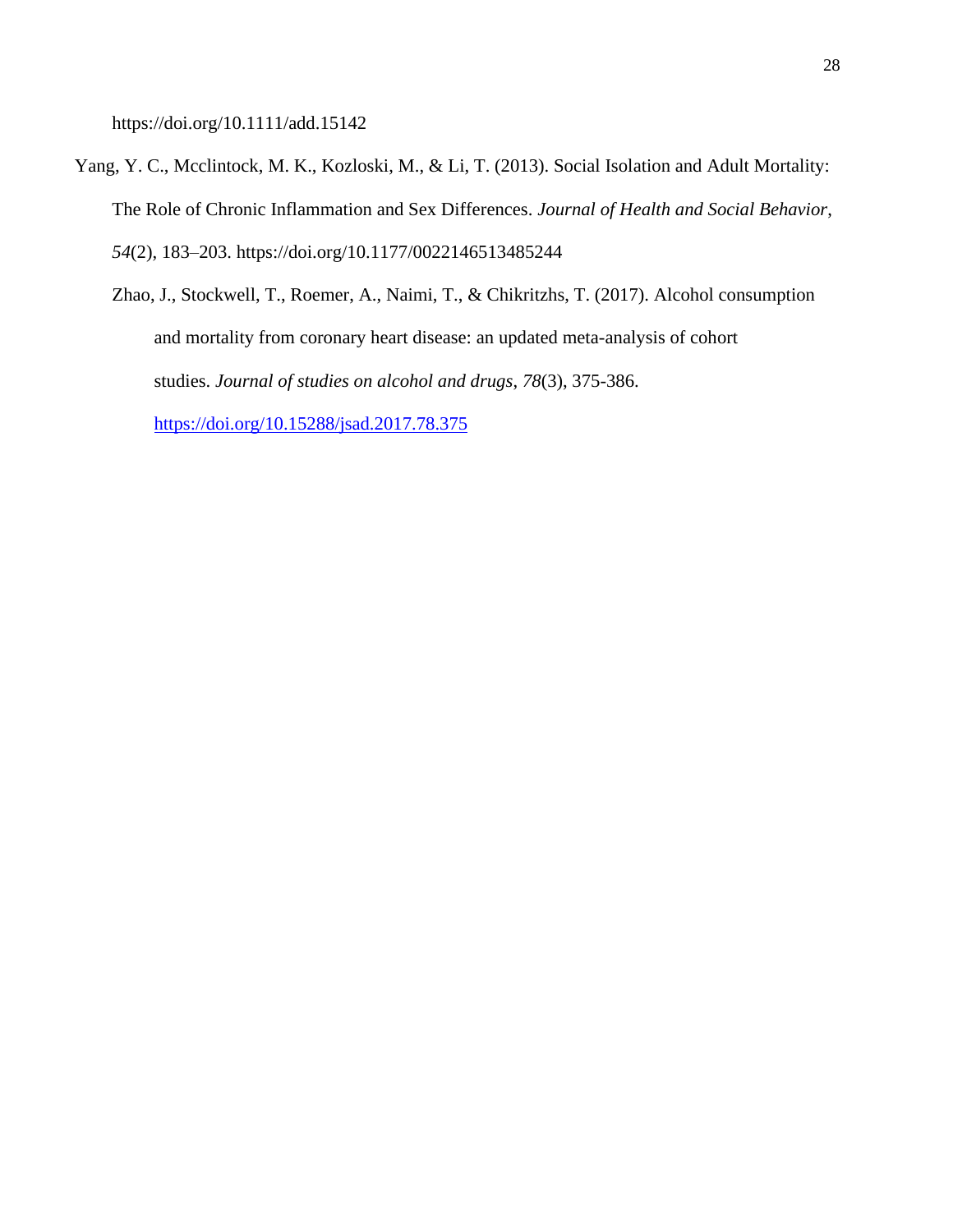Figure 1. Indirect effect analyses with overall sample.

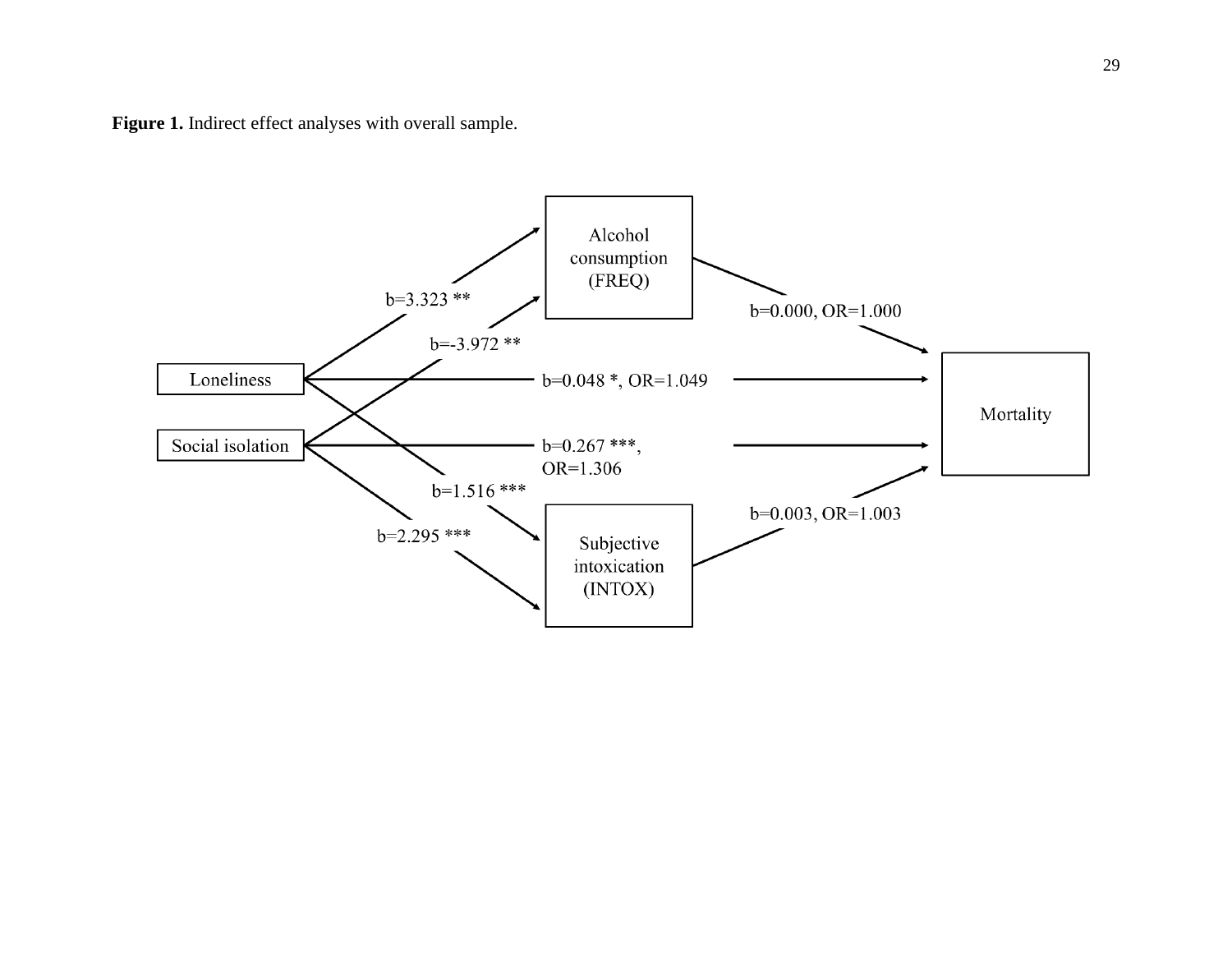|                 | N    | <b>Loneliness</b> | <b>Social isolation</b> | <b>FREO</b>        | <b>INTOX</b>       | <b>Number of deaths</b> |
|-----------------|------|-------------------|-------------------------|--------------------|--------------------|-------------------------|
| All data        | 8650 | $2.06(SD=0.92)$   | $2.40$ (SD=0.77)        | 56.94 (SD=79.05)   | $7.47(SD=20.49)$   | 1932 (22.2%)            |
| Men under 40y   | 1746 | $2.02$ (SD=0.84)  | $2.46(SD=0.76)$         | $67.93$ (SD=74.38) | $13.82$ (SD=23.71) | 86 (4.9%)               |
| Men $40-65y$    | 2103 | $2.00$ (SD=0.93)  | $2.28(SD=0.76)$         | 83.37 (SD=98.69)   | $11.38(SD=27.06)$  | 573 (27.2%)             |
| Men over 65y    | 441  | $1.90(SD=1.04)$   | $2.78$ (SD=0.73)        | $67.21(SD=106.62)$ | $4.23(SD=17.25)$   | 393 (89.1)              |
| Women under 40y | 1761 | $2.16(SD=0.86)$   | $2.29(SD=0.70)$         | $37.39(SD=46.41)$  | $5.10$ (SD=13.15)  | $30(1.7\%)$             |
| Women $40-65y$  | 1970 | $2.07(SD=0.94)$   | $2.26(SD=0.69)$         | $45.08$ (SD=69.04) | $2.86(SD=15.66)$   | 324 (16.4%)             |
| Women over 65y  | 629  | $2.17(SD=1.10)$   | $3.16(SD=0.71)$         | $22.58(SD=60.73)$  | $0.14$ (SD=1.47)   | 526 (83.6%)             |

**Table 1.** Descriptive statistics of study variables in different groups

*Note*. The table presents means and standard deviation (DV) for loneliness, social isolation, frequency of overall alcohol consumption

(FREQ) and subjective intoxication frequency (INTOX). In addition, the number and the percentage of deaths in the follow-up period

in different groups is presented.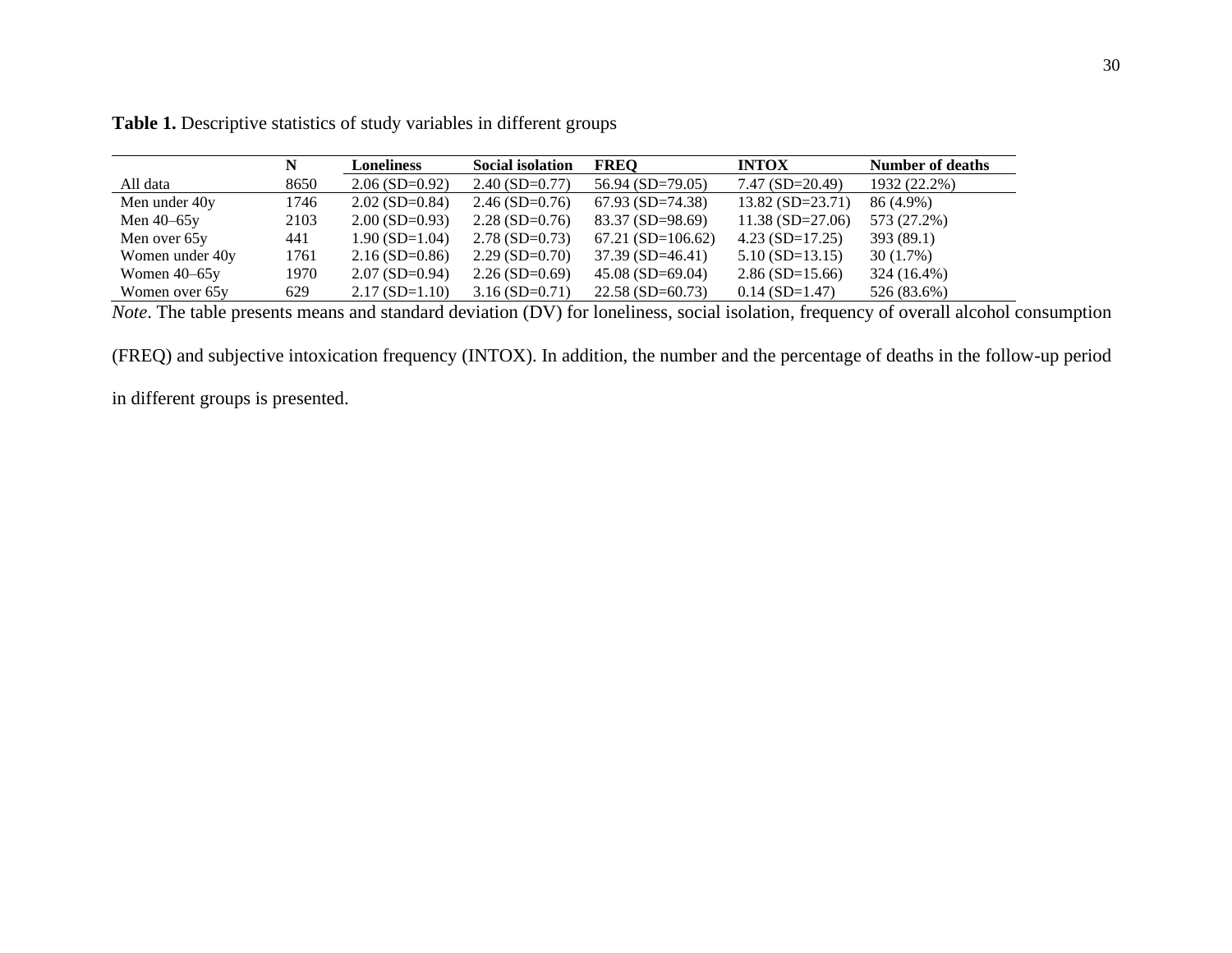|                                                                                                                               | oneliness. |     |     |     |     | Social isolation |     |        |        | FREC   |     |      |        |        |     |     |     |  |     |  |  |
|-------------------------------------------------------------------------------------------------------------------------------|------------|-----|-----|-----|-----|------------------|-----|--------|--------|--------|-----|------|--------|--------|-----|-----|-----|--|-----|--|--|
|                                                                                                                               | All        |     |     |     |     |                  |     | Al     |        |        |     |      |        |        | All |     |     |  |     |  |  |
| Social isolation                                                                                                              | .20        | .21 | .20 | .31 |     | .20              | .23 |        |        |        |     |      |        |        |     |     |     |  |     |  |  |
| <b>FREO</b>                                                                                                                   | .02        | .04 | .04 | .02 | .04 | .02              | .06 | $-.10$ | $-.14$ | $-.05$ |     | -.06 | $-.10$ | $-.05$ |     |     |     |  |     |  |  |
| <b>INTOX</b>                                                                                                                  | .08        | .07 | .14 |     | .09 | .06              | .01 | .06    | .15    | .08    | .02 | .15  | .03    | .01    | .34 | .39 | .31 |  | .39 |  |  |
| <i>Note</i> . 1 = Men under 40y; 2 = Men 40–65y; 3 = Men over 65y; 4 = Women under 40y; 5 = Women 40–65y; 6 = Women over 65y. |            |     |     |     |     |                  |     |        |        |        |     |      |        |        |     |     |     |  |     |  |  |

| Table 2. Correlations between main study variables in different groups |  |  |  |  |
|------------------------------------------------------------------------|--|--|--|--|
|                                                                        |  |  |  |  |

Bolded correlations are statistically significant.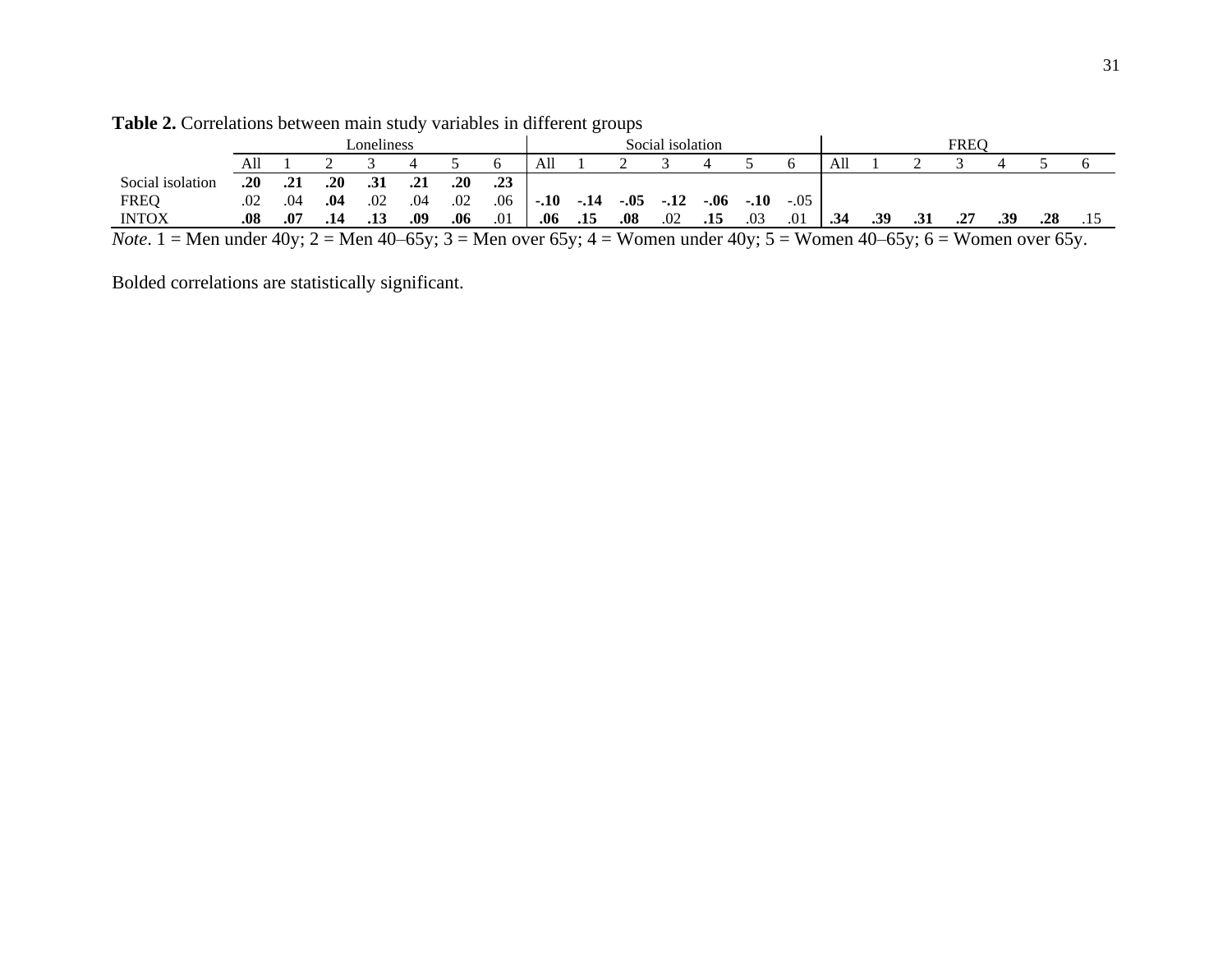# **Table 3.** Direct effects of the path model

|              |                 | <b>FREQ</b>                       | <b>INTOX</b>              | <b>Mortality</b>                            |
|--------------|-----------------|-----------------------------------|---------------------------|---------------------------------------------|
| Loneliness   | All             | 3.323 $[1.445 - 5.200]$ **        | $1.516$ [0.915-2.116] *** | 0.048 [0.003-0.094] *, OR=1.049             |
|              | Men under 40y   | 2.214 [-2.273-6.700]              | $0.705$ [-0.855-2.266]    | $-0.062$ [ $-0.283 - 0.159$ ], OR=0.940     |
|              | Men 40-65y      | 4.642 [ $-0.230 - 9.514$ ]        | 3.498 [1.788-5.207] ***   | $-0.011$ [ $-0.107 - 0.085$ ], OR $= 0.989$ |
|              | Men over 65y    | 6.722 [-3.448-16.892]             | $2.642$ [-0.253-5.537]    | $0.063$ [-0.034-0.160], OR=1.065            |
|              | Women under 40y | 3.369 $[0.691 - 6.046]$ *         | 0.889 [0.092-1.686] $*$   | 0.429 [0.009-0.850] *, OR=1.536             |
|              | Women 40-65y    | 1.809 [-1.610-5.228]              | $0.873$ [-0.216-1.961]    | $0.116$ [0.001-0.231], * OR=1.223           |
|              | Women over 65y  | 3.854 [-0.551-8.260]              | $0.005$ [-0.056-0.067]    | $0.063$ [- $0.010 - 0.137$ ], OR= $1.065$   |
|              | Difference test | $p = 0.887$                       | p<.001                    | $p = 214$                                   |
| Social       | All             | $-3.972$ [ $-6.516 - 1.427$ ] **  | 2.295 [1.486-3.104] ***   | $0.267$ [0.200-0.333] ***, OR=1.306         |
| isolation    | Men under 40y   | $-4.135$ [ $-10.195-1.924$ ]      | 5.217 [3.208-7.226] ***   | $0.242$ [-0.104-0.587], OR=1.274            |
|              | Men 40-65y      | $-4.099$ [ $-9.802 - 1.603$ ]     | 1.988 $[0.181 - 3.795]$ * | 0.336 [0.223-0.450] ***, OR=1.400           |
|              | Men over 65y    | $-16.704$ [ $-31.401 - 2.008$ ] * | $0.464$ [-1.101-2.030]    | $0.122$ [-0.044-0.287], OR=1.130            |
|              | Women under 40y | $0.339$ [-3.627-4.305]            | 2.560 [0.330-4.790] *     | 0.094 [ $-0.402-0.590$ ], OR=1.099          |
|              | Women 40-65y    | -4.567 [-9.078--0.056] *          | $0.814$ [-0.425-2.053]    | 0.282 [0.120-0.444] **, OR=1.326            |
|              | Women over 65y  | $-2.225$ [ $-9.973 - 5.523$ ]     | $0.079$ [-0.002-0.161]    | 0.265 [0.142-0.387] ***, OR=1.303           |
|              | Difference test | $p=.233$                          | p<.001                    | $p = 427$                                   |
| <b>FREQ</b>  | All             |                                   |                           | $0.000$ [0.000-0.001], OR=1.000             |
|              | Men under 40y   |                                   |                           | $0.001$ [- $0.002 - 0.004$ ], OR=1.001      |
|              | Men 40-65y      |                                   |                           | $0.000$ [-0.001-0.001], OR=1.000            |
|              | Men over 65y    |                                   |                           | $0.000$ [- $0.001 - 0.001$ ], OR= $1.000$   |
|              | Women under 40y |                                   |                           | $0.000$ [- $0.007 - 0.008$ ], OR= $1.000$   |
|              | Women 40-65y    |                                   |                           | $0.000$ [-0.002-0.002], OR=1.000            |
|              | Women over 65y  |                                   |                           | $0.000$ [-0.002-0.002], OR=1.000            |
|              | Difference test |                                   |                           | $p = .995$                                  |
| <b>INTOX</b> | All             |                                   |                           | $0.003$ [0.002-0.005] ***, OR=1.003         |
|              | Men under 40y   |                                   |                           | $0.004$ [-0.001-0.009], OR=1.004            |
|              | Men 40-65y      |                                   |                           | $0.004$ [0.002-0.006] ***, OR=1.004         |
|              | Men over 65y    |                                   |                           | $0.001$ [-0.003-0.005], OR=1.001            |
|              | Women under 40y |                                   |                           | $0.011$ [0.002-0.019] *, OR=1.011           |
|              | Women 40-65y    |                                   |                           | $0.001$ [-0.004-0.006], OR=1.001            |
|              | Women over 65y  |                                   |                           | $-0.033$ [ $-0.082 - 0.017$ ], OR=0.968     |
|              | Difference test |                                   |                           | $p = 166$                                   |

*Note*. \* p<.0.50, \*\* p<.010, \*\*\* p<.001. Table presents path coefficients and also odds ratios (OR) for mortality.